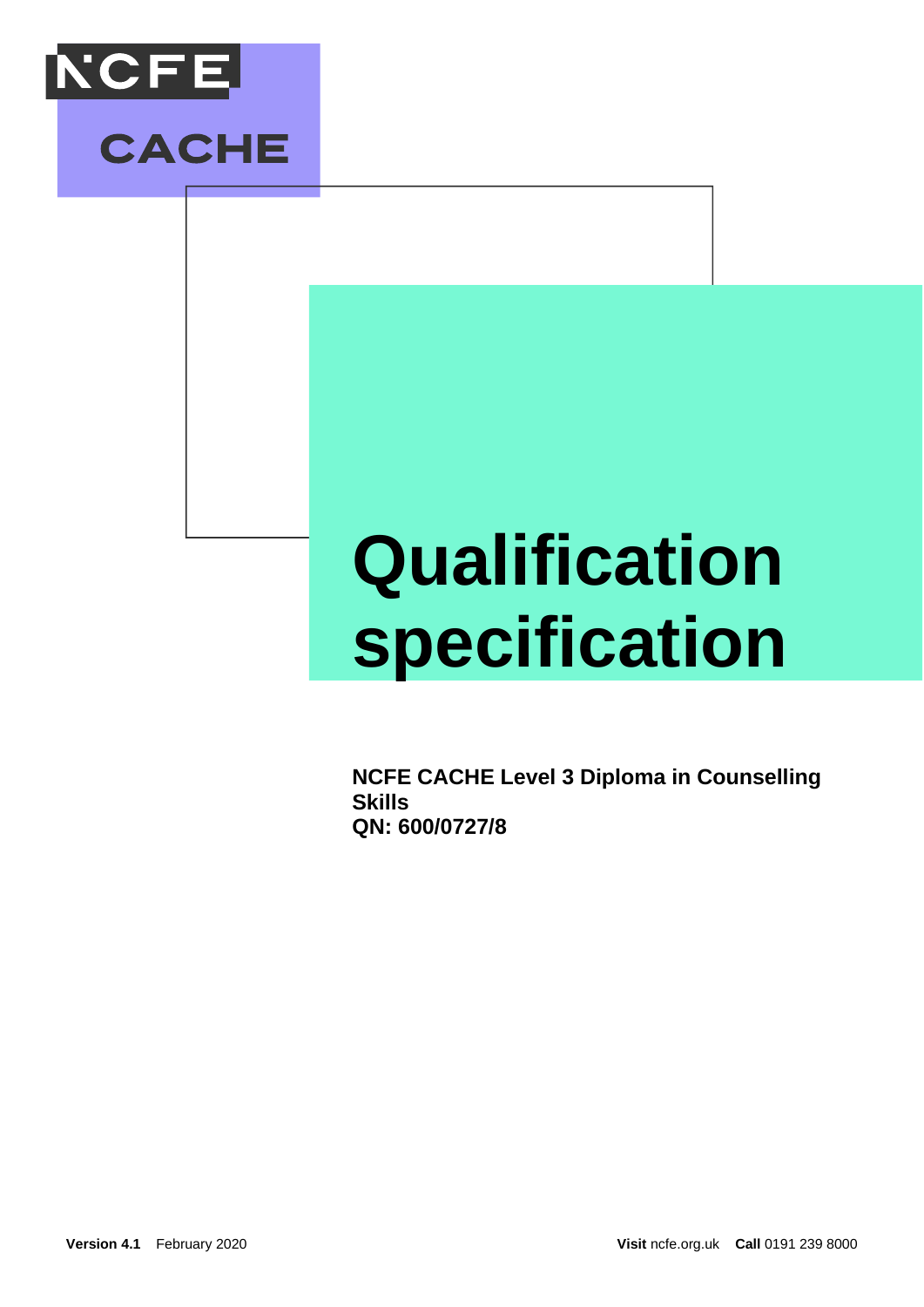# **Contents**

| <b>Summary of changes</b>                                                            | 3            |
|--------------------------------------------------------------------------------------|--------------|
| <b>Section 1: General introduction</b>                                               | 4            |
| About this qualification specification                                               | 5            |
| <b>Total Qualification Time/Guided Learning: Definitions</b>                         | 5            |
| Barred units, equivalencies and exemptions                                           | 5            |
| Recognition of Prior Learning (RPL)                                                  | 5            |
| Credit transfer                                                                      | 6            |
| Understanding learning outcomes                                                      | 6            |
| Entry guidance                                                                       | 7            |
| Our website                                                                          | 7            |
| The Centre Secure website                                                            | 7            |
| <b>Support for Centres</b>                                                           | 7            |
| Section 2: About this qualification                                                  | 8            |
| <b>Qualification summary</b>                                                         | $\mathbf{g}$ |
| Useful websites                                                                      | 10           |
| <b>Section 3: Units</b>                                                              | 11           |
| Mandatory units                                                                      | 12           |
| Unit layout                                                                          | 13           |
| Explanation of terms used at Level 3: (not all verbs are used in this qualification) | 14           |
| Unit 01: Developing counselling skills                                               | 16           |
| Unit 02: Theoretical approaches in the use of counselling skills                     | 20           |
| Unit 03: Working ethically with counselling skills                                   | 23           |
| Unit 04: Counselling skills and diversity                                            | 26           |
| Unit 05: Counselling skills and personal development                                 | 29           |
| Section 4: Assessment and quality assurance information                              | 33           |
| <b>Staffing requirements</b>                                                         | 34           |
| Assessors and Internal Quality Assurance                                             | 34           |
| <b>Internal Assessment</b>                                                           | 35           |
| Supervision of learners and your role as an Assessor                                 | 36           |
| Feedback to learners                                                                 | 36           |
| Presenting evidence                                                                  | 36           |
| <b>Quality Assurance</b>                                                             | 37           |
| Internal quality assurance                                                           | 37           |
| External quality assurance                                                           | 37           |
| <b>Section 5: Documents</b>                                                          | 38           |
| Useful documents                                                                     | 39           |
| Mandatory documents                                                                  | 39           |
| <b>Resources</b>                                                                     | 39           |
| <b>Section 6: General Information</b>                                                | 40           |
| Equal opportunities                                                                  | 41           |
| Diversity, access and inclusion                                                      | 41           |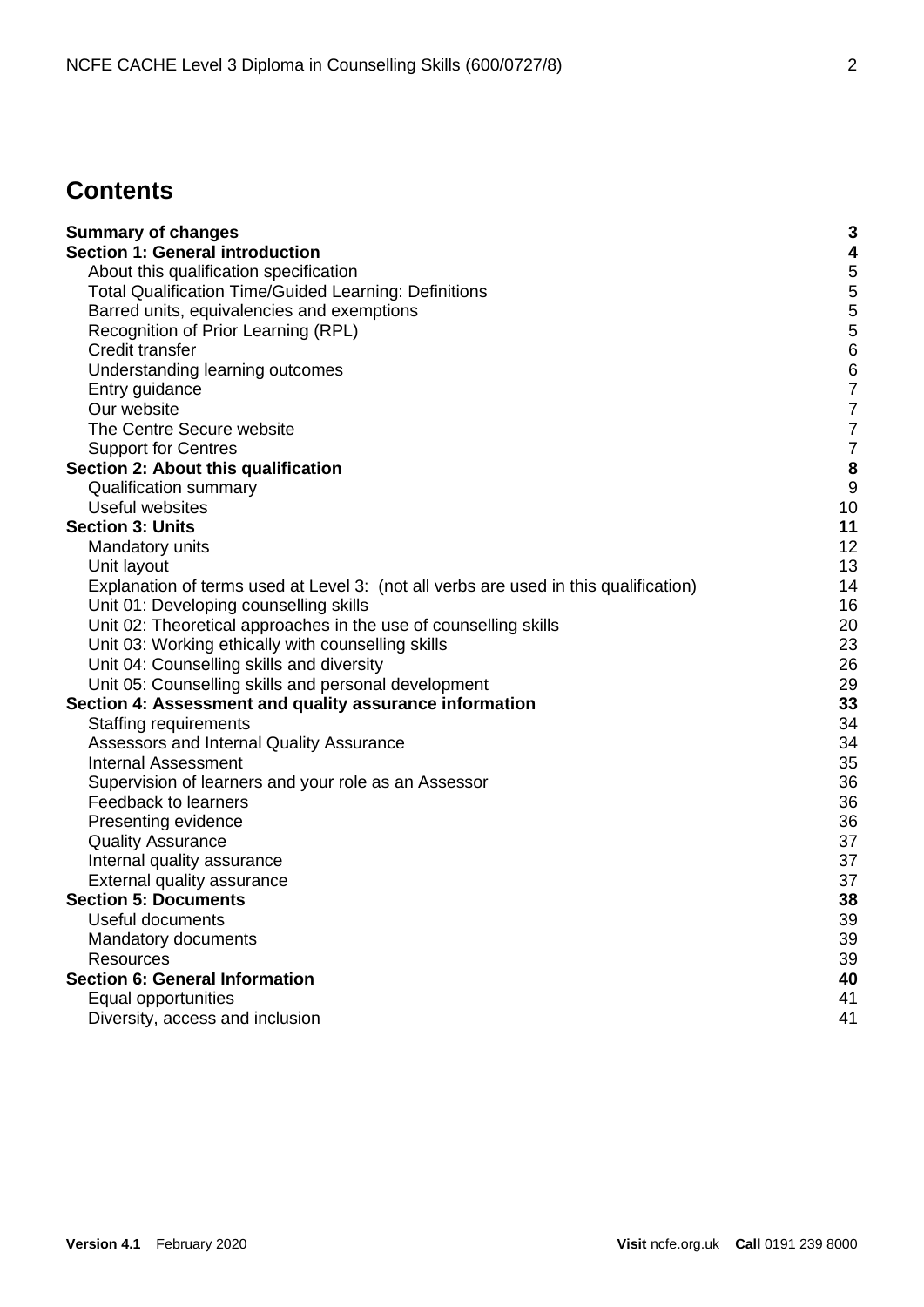# <span id="page-2-0"></span>**Summary of changes**

This section summarises the changes to this Qualification Specification.

|      | Version   Publication Date | <b>Summary of amendments</b>   |
|------|----------------------------|--------------------------------|
| V4.1 | February 2020              | <b>Resources section added</b> |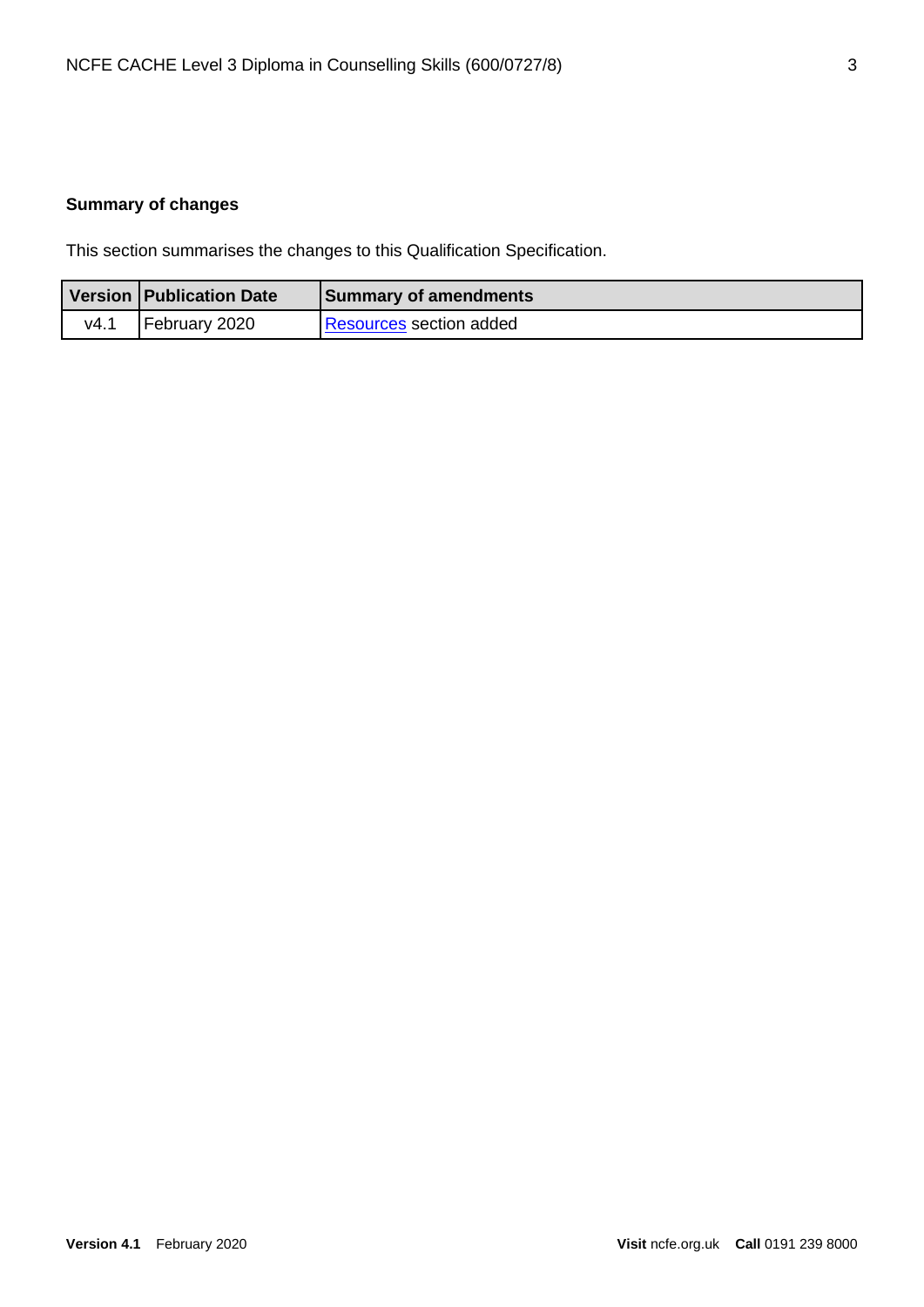# <span id="page-3-0"></span>**Section 1: General introduction**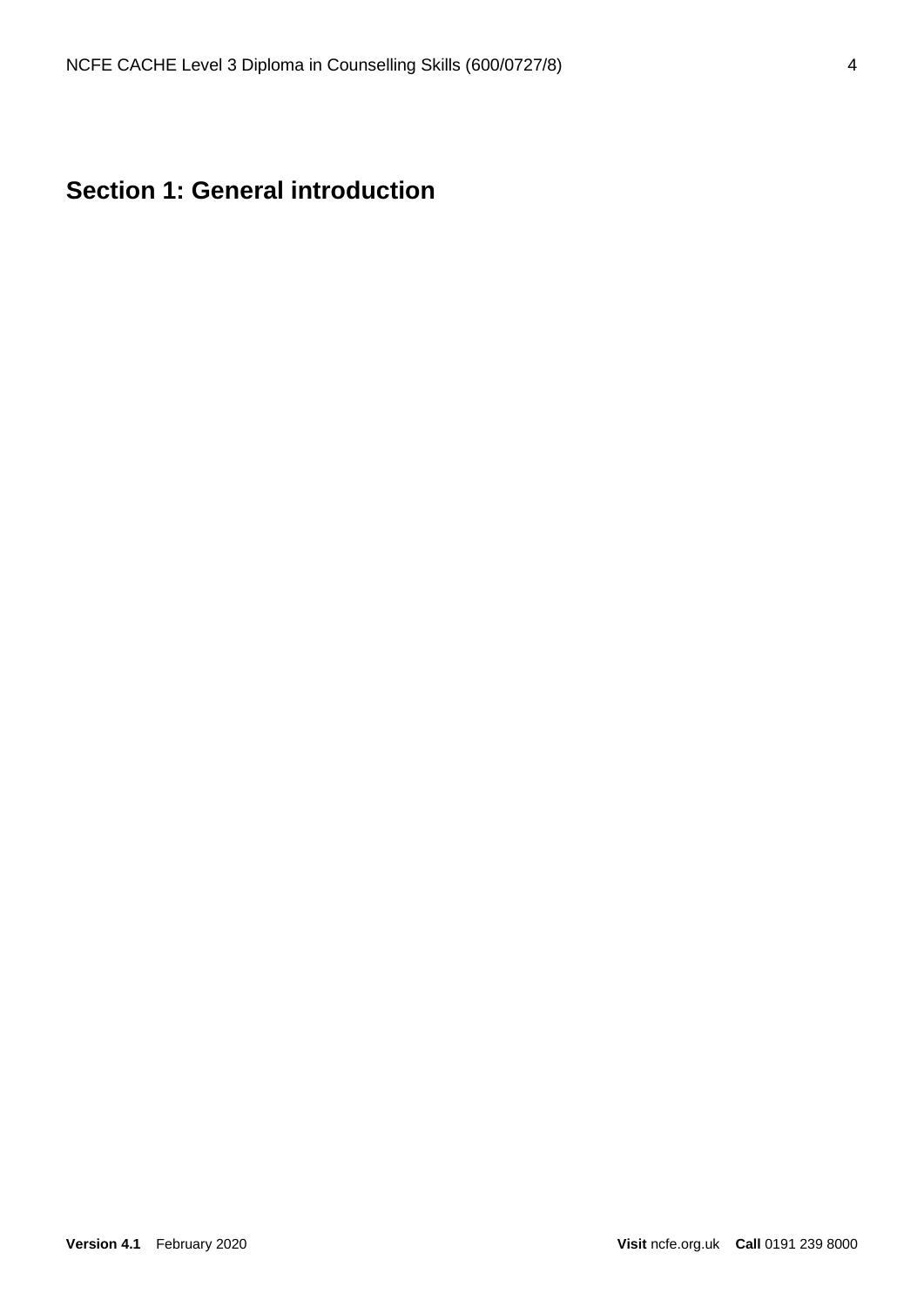#### **About this qualification specification**

<span id="page-4-0"></span>This qualification specification contains everything you need to know about this qualification and should be used by everyone involved in the planning, delivery and assessment of the Level 3 Diploma in Counselling Skills.

#### **Total Qualification Time/Guided Learning: Definitions**

<span id="page-4-1"></span>Total Qualification Time (TQT) is comprised of the following two elements:

- the number of hours which we have allocated to a qualification for Guided Learning
- an estimated number of hours a Learner will reasonably be likely to spend in preparation, study, or any other form of participation in education or training, but not under the immediate supervision of a tutor or assessor.

Centres can decide how to allocate the TQT across the units of a qualification.

Guided Learning (GL)

- Guided Learning (GL) and TQT apply to the qualification as a whole.
- <span id="page-4-2"></span>We use GL to refer to the estimated guided learning hours at unit level.

#### **Barred units, equivalencies and exemptions**

<span id="page-4-3"></span>This qualification may contain barred units, equivalencies or exemptions. These will be identified in the summary for each unit.

#### **Recognition of Prior Learning (RPL)**

Centres may recognise prior learning at their discretion if they are satisfied that the evidence provided by the learner meets the requirements of a qualification. Where RPL is to be used extensively (for a whole unit or more), advice must be given by your External Quality Advisor.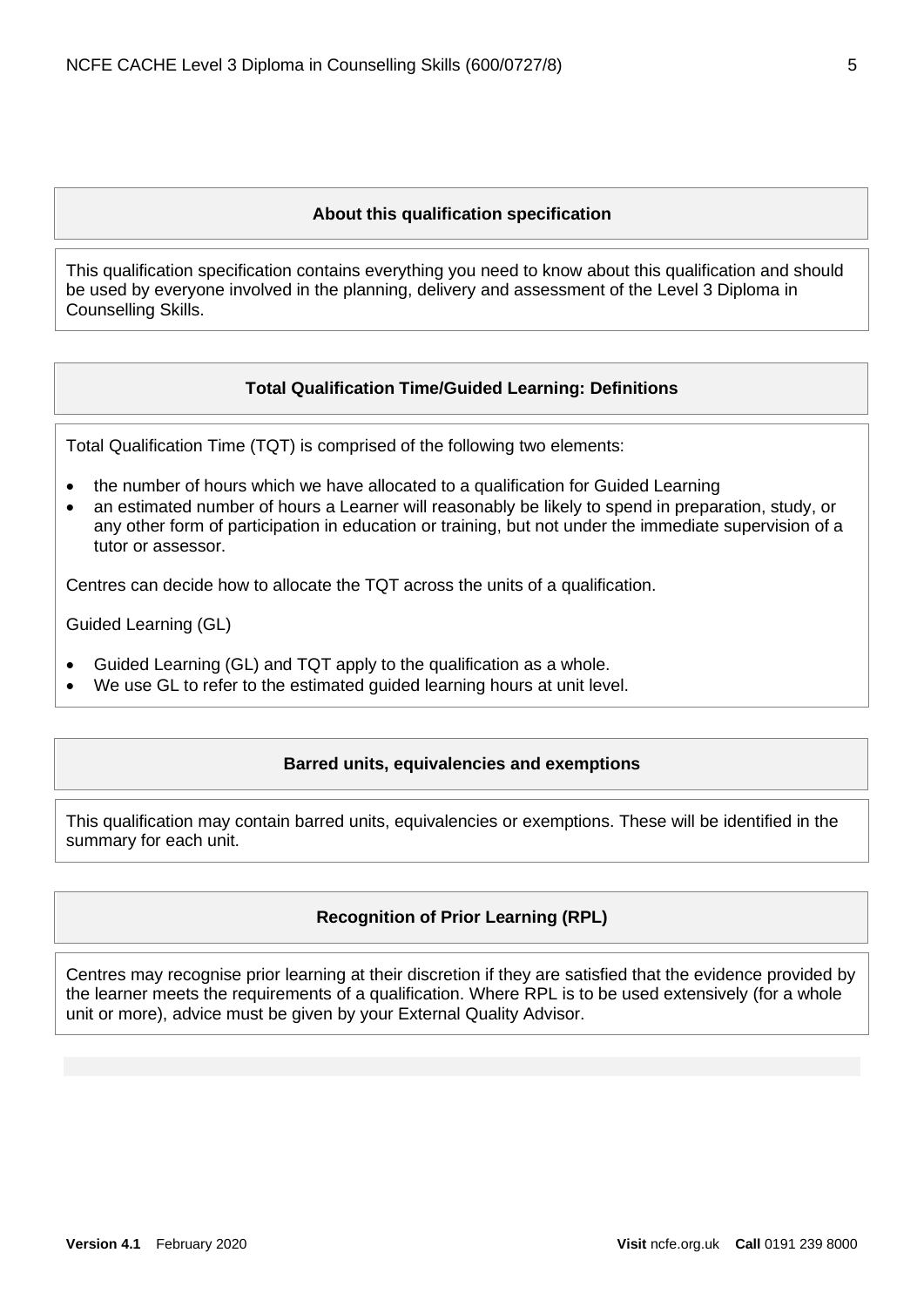#### **Credit transfer**

<span id="page-5-0"></span>Where a learner has already achieved a unit with credit, we will recognise that prior learning and will allow the credit to be transferred onto a new qualification, provided that the units have the same Ofqual reference number.

#### **Understanding learning outcomes**

<span id="page-5-1"></span>There are two main types of learning outcome:

- **Skills** that can be performed
- **Knowledge** that can be learnt.

Sometimes they can cover a combination of the two.

#### **Competence-/Skills-based learning outcomes:**

• begin with 'Be able to'. The assessment criteria usually show that the evidence could be observable within a real work environment. Other methods may be applied, please see chart in Assessment Guidance section. All evidence must be based on the learner's experience in a real work environment.

#### **Knowledge-based learning outcomes:**

• begin with 'Know', 'Understand' or 'Know how to'.



For your convenience, knowledge-only units are indicated by a star in both the Unit Achievement Log and at the top of the units.

If a unit is not marked with a star, it is a skills unit or contains a mix of knowledge and skills.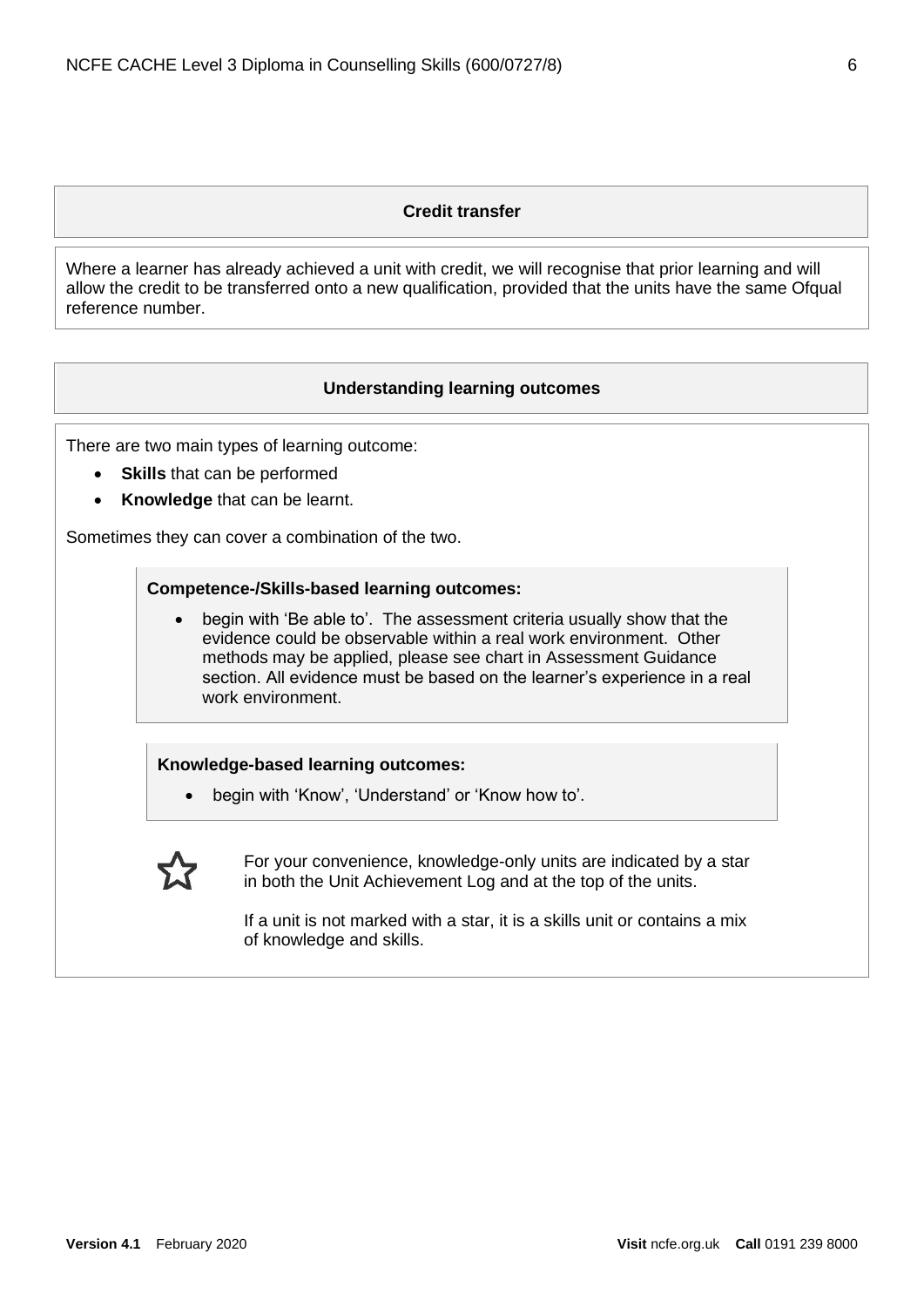#### **Entry guidance**

<span id="page-6-0"></span>Centres are responsible for ensuring that this qualification is appropriate for the age and ability of learners. They need to make sure that learners can fulfil the requirements of the learning outcomes and comply with the relevant literacy, numeracy and health and safety aspects of this qualification.

<span id="page-6-1"></span>Learners registered on this qualification shouldn't undertake another qualification at the same level with the same or a similar title, as duplication of learning may affect funding eligibility.

#### **Our website**

The most recent version of our qualification specification and supporting documents can be found on the NCFE website. To ensure that you're using the most up-to-date version, please check the version number in the page footers against that of the qualification specification.

The website also contains information about all our qualifications, including a qualification factsheet and other support materials.

#### **The Centre Secure website**

<span id="page-6-2"></span>More specific information to support Centre delivery can be found on our secure website.

<span id="page-6-3"></span>To access the secure site, click the link on the NCFE website and log in using the details provided by the Centre administrator.

#### **Support for Centres**

There are a number of support documents available that you might find useful for delivery. These are available to download the NCFE website or can be requested from the Customer Support team on 0191 239 8000 or email [customersupport@ncfe.org.uk.](mailto:customersupport@ncfe.org.uk)

Our Customer Support team will support you with approvals, registrations, external quality assurance, external assessment, results and certification.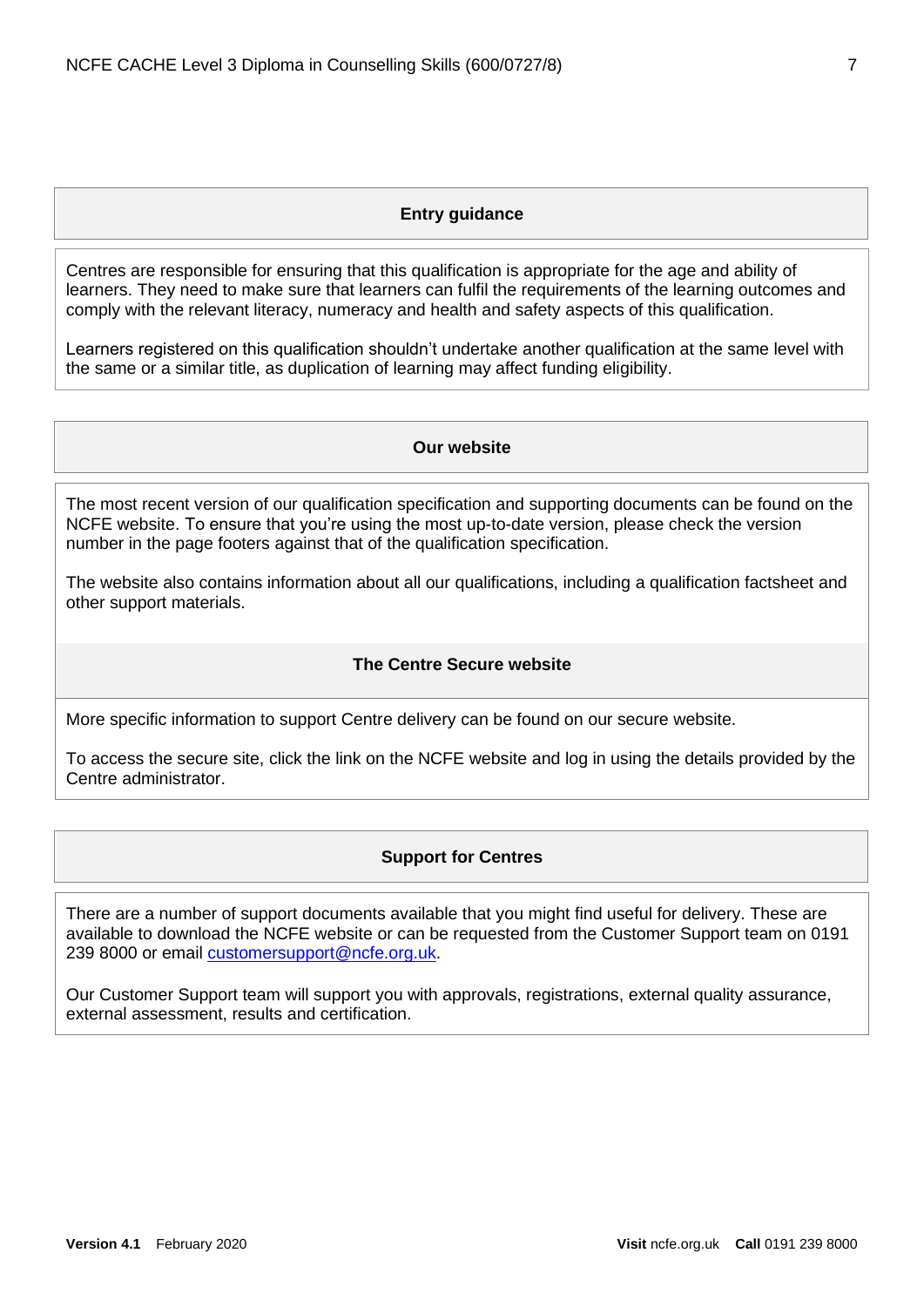# <span id="page-7-0"></span>**Section 2: About this qualification**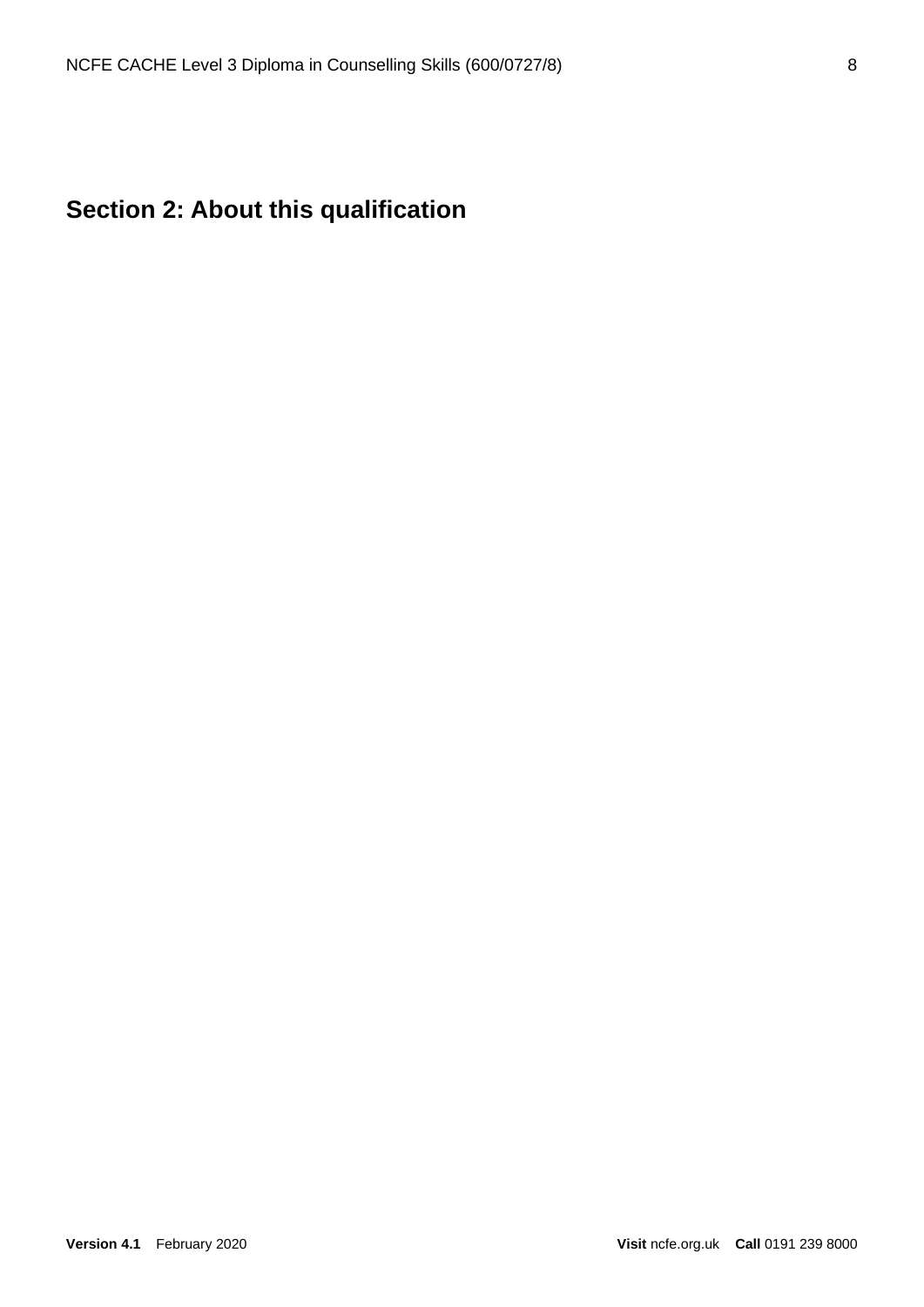<span id="page-8-0"></span>

| <b>Qualification summary</b>                                         |                                                                                                                                                                                                                                                                                        |  |  |
|----------------------------------------------------------------------|----------------------------------------------------------------------------------------------------------------------------------------------------------------------------------------------------------------------------------------------------------------------------------------|--|--|
| <b>Title</b>                                                         | NCFE CACHE Level 3 Diploma in Counselling Skills                                                                                                                                                                                                                                       |  |  |
| <b>Qualification number</b>                                          | 600/0727/8                                                                                                                                                                                                                                                                             |  |  |
| <b>Aims and objectives</b>                                           | This qualification is designed for learners interested in using counselling<br>skills as part of their functional role in a wide range of sector areas, or<br>looking to progress towards accredited counsellor status with one of the<br>counselling professional accrediting bodies. |  |  |
|                                                                      | This qualification does not qualify learners to practise as a counsellor.                                                                                                                                                                                                              |  |  |
|                                                                      | This qualification aims to:                                                                                                                                                                                                                                                            |  |  |
|                                                                      | provide learners with more in-depth knowledge of the use of<br>counselling skills in everyday life and work, and the approaches<br>that underpin the use of these skills.                                                                                                              |  |  |
|                                                                      | The objectives of this qualification are to help learners to:                                                                                                                                                                                                                          |  |  |
|                                                                      | develop counselling skills<br>understand the different approaches involved in the use of<br>counselling skills<br>appreciate the importance of self-development.                                                                                                                       |  |  |
| <b>Total Qualification Time</b><br>(hours)                           | 400                                                                                                                                                                                                                                                                                    |  |  |
| <b>Guided Learning (hours)</b>                                       | 270                                                                                                                                                                                                                                                                                    |  |  |
| <b>Credit value</b>                                                  | 40                                                                                                                                                                                                                                                                                     |  |  |
| <b>Grading system</b>                                                | Achieved/Not Yet Achieved                                                                                                                                                                                                                                                              |  |  |
| Minimum age of learner                                               | 16                                                                                                                                                                                                                                                                                     |  |  |
| <b>Real work environment</b><br>(RWE) requirement/<br>recommendation | No real work environment placement is required for this qualification.                                                                                                                                                                                                                 |  |  |
| <b>Rule of combination</b>                                           | To be awarded the Level 3 Diploma in Counselling Skills learners are<br>required to successfully complete 5 mandatory units.                                                                                                                                                           |  |  |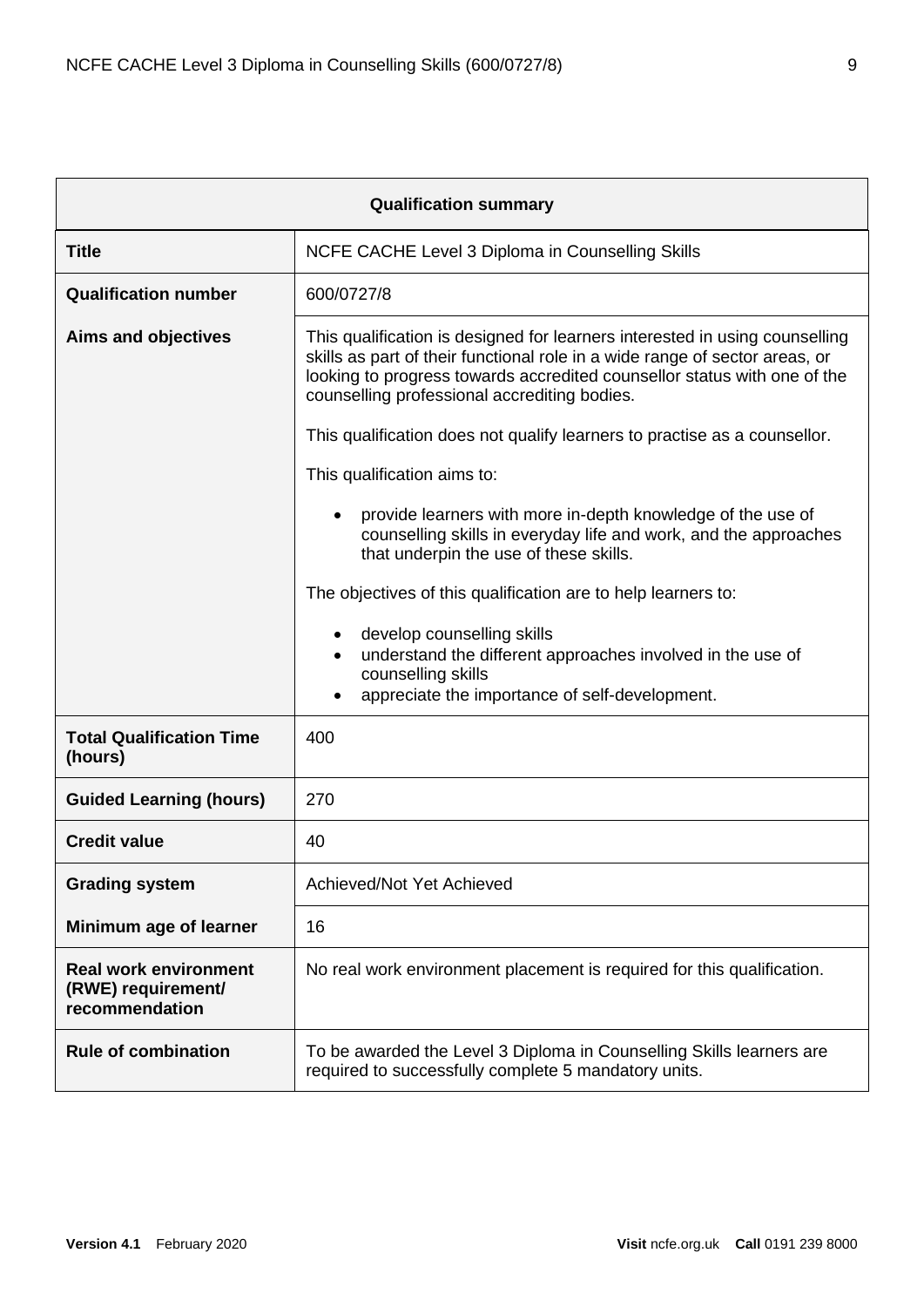| <b>Entry requirements/</b><br>recommendations | There aren't any specific recommended prior learning requirements for<br>this qualification, however learners might find it helpful if they've already<br>achieved a Level 2 qualification.<br>Entry is at the discretion of the Centre. However, learners should be 16<br>to undertake the qualification.                                                                                                                                                                                                                                                                                                                              |  |
|-----------------------------------------------|-----------------------------------------------------------------------------------------------------------------------------------------------------------------------------------------------------------------------------------------------------------------------------------------------------------------------------------------------------------------------------------------------------------------------------------------------------------------------------------------------------------------------------------------------------------------------------------------------------------------------------------------|--|
| <b>Progression</b>                            | Learners who achieve this qualification could progress to:<br>Level 4 Diploma in Therapeutic Counselling<br>Level 4 NVQ Diploma in Advice and Guidance<br>Foundation Degrees in Counselling.<br>This qualification does not qualify you to practice as a counsellor.<br>However, it can support your progression within employment in a<br>number of roles including:<br>support worker (supported living)<br>healthcare support service worker<br>$\bullet$<br>clinical healthcare support worker<br>mental health support worker<br>information, advice and guidance worker<br>$\bullet$<br>health education/health promotion worker. |  |
| <b>Resource requirements</b>                  | To assist in the delivery of this qualification, Centres/learners should<br>have access to an environment suitable for role playing a one-to-one<br>helping session.                                                                                                                                                                                                                                                                                                                                                                                                                                                                    |  |
| <b>Assessment methods</b>                     | Portfolio of evidence.                                                                                                                                                                                                                                                                                                                                                                                                                                                                                                                                                                                                                  |  |
| <b>Additional assessment</b><br>requirements  | This qualification is internally assessed and externally quality assured.                                                                                                                                                                                                                                                                                                                                                                                                                                                                                                                                                               |  |

## **Useful websites**

<span id="page-9-0"></span>Centres may find the following websites helpful for materials and resources to assist with the delivery of this qualification:

- British Association for Counselling & Psychotherapy: [www.bacp.co.uk](http://www.bacp.co.uk/)
- Relate: [www.relate.org.uk](http://www.relate.org.uk/)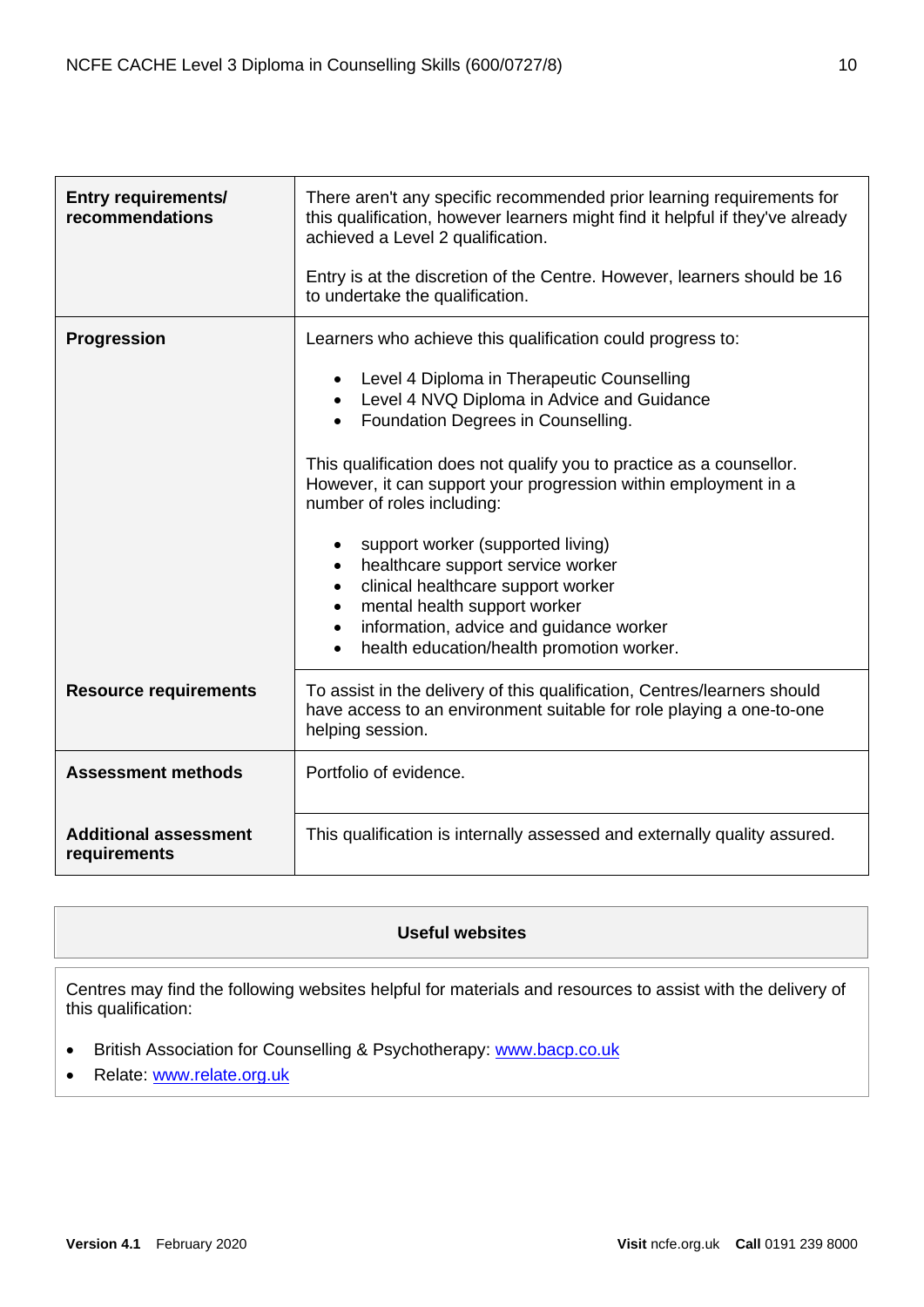# <span id="page-10-0"></span>**Section 3: Units**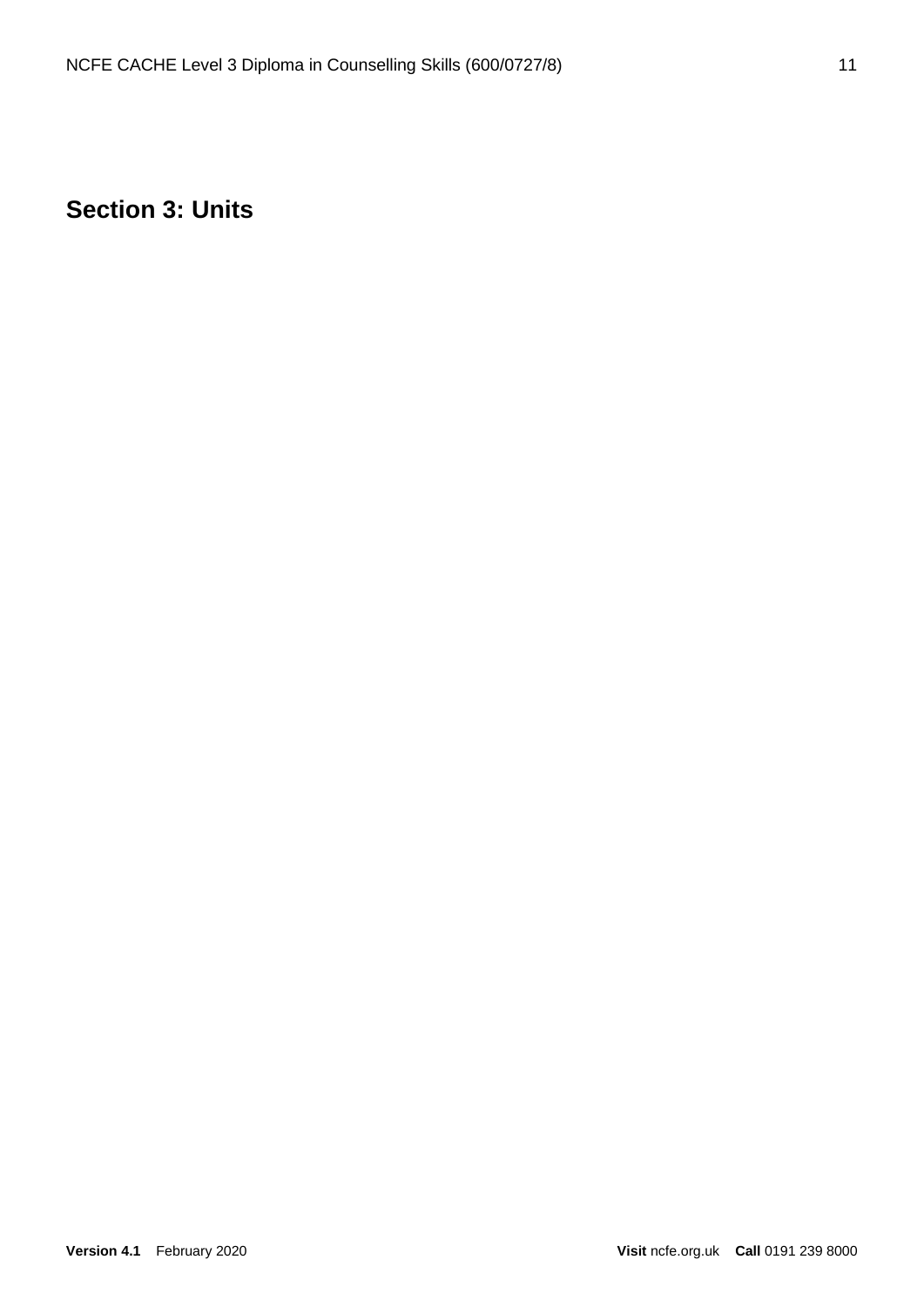| <b>Mandatory units</b> |                           |            |                                                         |                             |       |               |                              |
|------------------------|---------------------------|------------|---------------------------------------------------------|-----------------------------|-------|---------------|------------------------------|
|                        | Unit ref (assigned by AO) | Unit no.   | <b>Unit title</b>                                       | Unit type                   | Level | <b>Credit</b> | <b>Guided learning hours</b> |
|                        | Unit 01                   | T/502/8235 | Developing counselling skills                           | Knowledge/<br><b>Skills</b> | 3     | 12            | 80                           |
|                        | Unit 02                   | L/502/8239 | Theoretical approaches in the use of counselling skills | Knowledge/<br><b>Skills</b> | 3     | 10            | 70                           |
|                        | Unit 03                   | K/502/8233 | Working ethically with counselling skills               | Knowledge                   | 3     | 6             | 40                           |
| N                      | Unit 04                   | L/502/8225 | Counselling skills and diversity                        | Knowledge                   | 3     | 6             | 40                           |
|                        | Unit 05                   | L/502/8242 | Counselling skills and personal development             | Knowledge/                  | 3     | 6             | 40                           |

Skills

<span id="page-11-0"></span>The star icon  $\sum$  indicates that a unit is knowledge based.

The units above may be available as stand-alone unit programmes. Please visit [the](http://www.ncfe.org.uk/units) NCFE website for further information.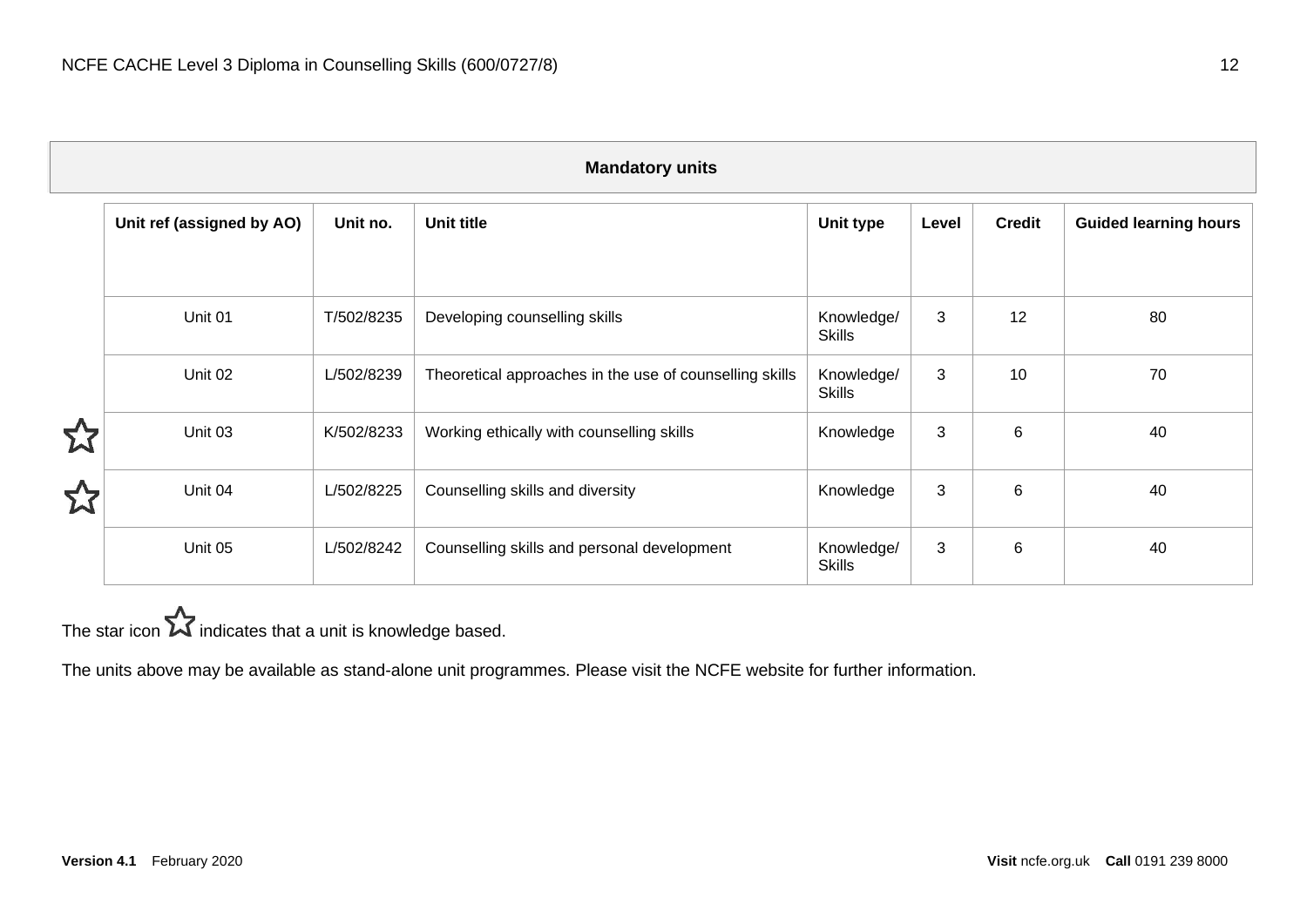<span id="page-12-0"></span>

| <b>Unit layout</b>      |                                                                                                                                                                                                                                                                                                                                                                                                      |  |  |
|-------------------------|------------------------------------------------------------------------------------------------------------------------------------------------------------------------------------------------------------------------------------------------------------------------------------------------------------------------------------------------------------------------------------------------------|--|--|
|                         | For each unit the following information has been provided:                                                                                                                                                                                                                                                                                                                                           |  |  |
| Unit title              | Provides a clear, concise explanation of the content of the unit.                                                                                                                                                                                                                                                                                                                                    |  |  |
| Unit reference          | The unique reference number given to each unit at qualification approval<br>by Ofqual.                                                                                                                                                                                                                                                                                                               |  |  |
| Unit level              | Denotes the level of the unit within the framework.                                                                                                                                                                                                                                                                                                                                                  |  |  |
| Unit group              | Explains if the unit is mandatory or optional.                                                                                                                                                                                                                                                                                                                                                       |  |  |
| Guided learning hours   | The average number of hours of supervised or directed study time or<br>assessment required to achieve a qualification or unit of a qualification.                                                                                                                                                                                                                                                    |  |  |
| Unit credit value       | The value that has been given to the unit based on the expected learning<br>time for an average learner.                                                                                                                                                                                                                                                                                             |  |  |
| Unit summary            | Provides a brief outline of the unit content.                                                                                                                                                                                                                                                                                                                                                        |  |  |
| Learning outcome        | A statement of what a learner will know, understand or be able to do, as a<br>result of a process of learning.                                                                                                                                                                                                                                                                                       |  |  |
| Assessment criteria     | A description of the requirements a learner must achieve to demonstrate<br>that a learning outcome has been met.                                                                                                                                                                                                                                                                                     |  |  |
| Delivery and assessment | This includes specific guidance relating to the delivery and assessment of<br>the unit and information to support the learner.                                                                                                                                                                                                                                                                       |  |  |
| Additional information  | Any further information about the unit, eg links to National Occupational<br><b>Standards</b>                                                                                                                                                                                                                                                                                                        |  |  |
| Types of evidence       | The types of evidence listed are for guidance purposes only. Within<br>learners' portfolios, other types of evidence are acceptable if all learning<br>outcomes are covered and if the evidence generated can be internally and<br>externally quality assured. For approval of methods of internal assessment<br>other than portfolio building, please contact the Customer Support team at<br>NCFE. |  |  |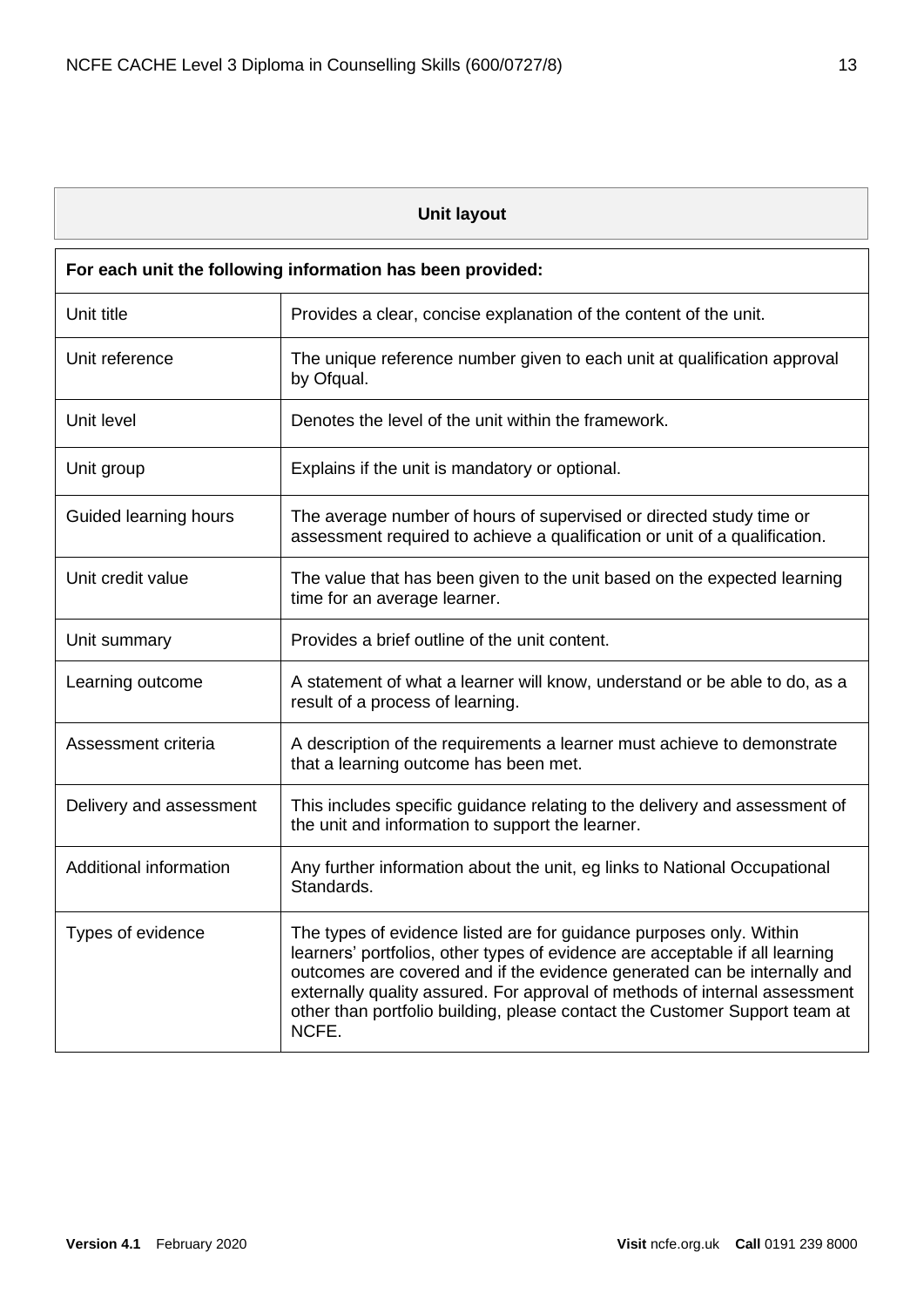## **Explanation of terms used at Level 3: (not all verbs are used in this qualification)**

<span id="page-13-0"></span>

| Apply                          | Explain how existing knowledge can be linked to new or different situations in<br>practice.                                                                                                               |
|--------------------------------|-----------------------------------------------------------------------------------------------------------------------------------------------------------------------------------------------------------|
| Analyse                        | Break the subject down into separate parts and examine each part. Show how<br>the main ideas are related and why they are important. Reference to current<br>research or theory may support the analysis. |
| Clarify                        | Explain the information in a clear, concise way.                                                                                                                                                          |
| Classify                       | Organise according to specific criteria.                                                                                                                                                                  |
| Collate                        | Collect and present information arranged in sequence or logical order.                                                                                                                                    |
| Compare                        | Examine the subjects in detail and consider the similarities and differences.                                                                                                                             |
| Critically compare             | This is a development of compare where the learner considers the positive<br>aspects and limitations of the subject.                                                                                      |
| Consider                       | Think carefully and write about a problem, action or decision.                                                                                                                                            |
| Demonstrate                    | Show an understanding by describing, explaining or illustrating using<br>examples.                                                                                                                        |
| <b>Describe</b>                | Write about the subject giving detailed information in a logical way.                                                                                                                                     |
| Develop (a plan/idea<br>which) | Expand a plan or idea by adding more detail and/or depth of information.                                                                                                                                  |
| Diagnose                       | Identify the cause based on valid evidence.                                                                                                                                                               |
| <b>Differentiate</b>           | Identify the differences between two or more things.                                                                                                                                                      |
| <b>Discuss</b>                 | Write a detailed account giving a range of views or opinions.                                                                                                                                             |
| Distinguish                    | Explain the difference between two or more items, resources, pieces of<br>information.                                                                                                                    |
| Draw conclusions<br>(which)    | Make a final decision or judgment based on reasons.                                                                                                                                                       |
| <b>Estimate</b>                | Form an approximate opinion or judgment using previous knowledge or<br>considering other information.                                                                                                     |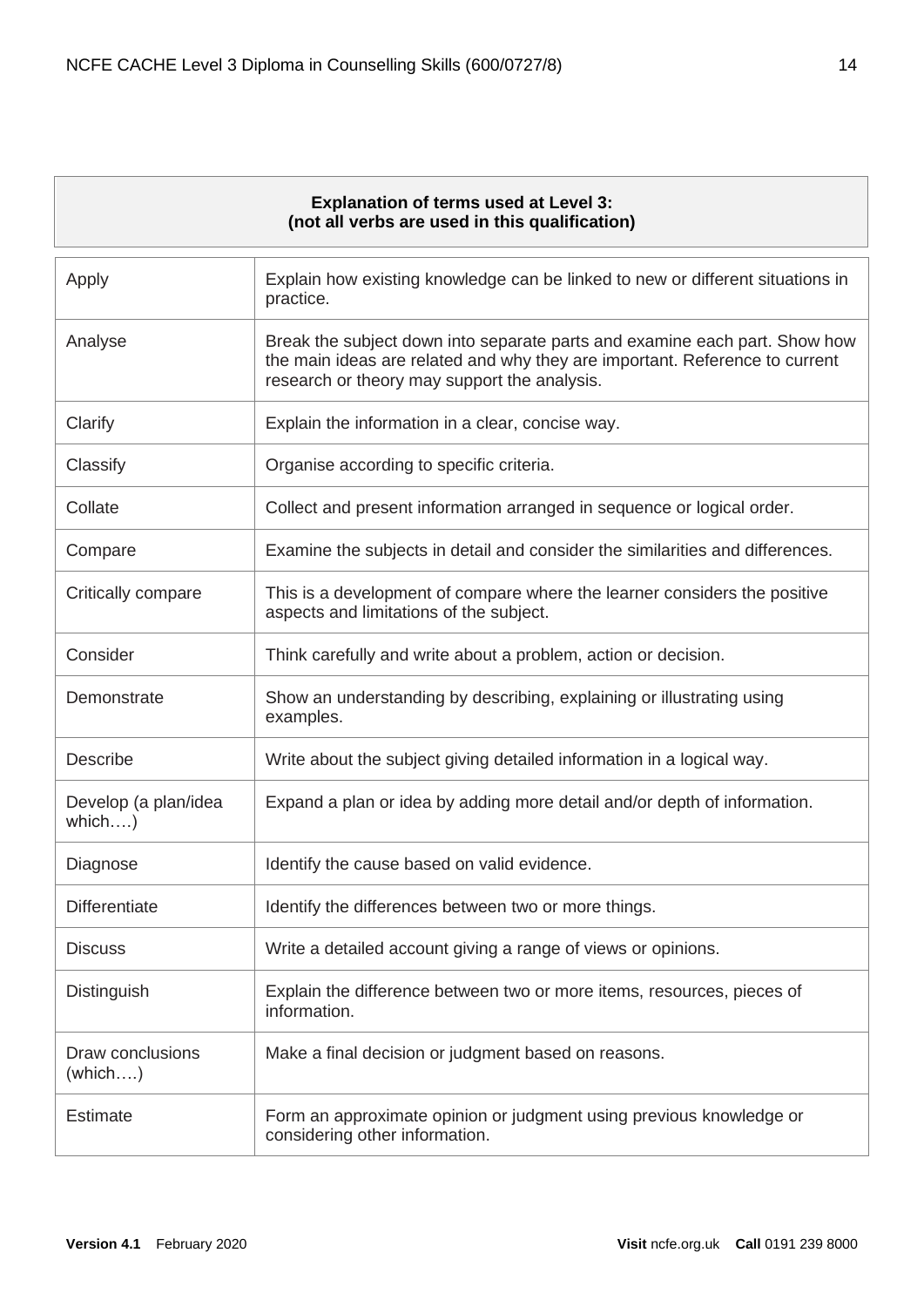| Evaluate          | Examine strengths and weaknesses, arguments for and against and/or<br>similarities and differences. Judge the evidence from the different<br>perspectives and make a valid conclusion or reasoned judgement. Reference<br>to<br>current research or theory may support the evaluation. |
|-------------------|----------------------------------------------------------------------------------------------------------------------------------------------------------------------------------------------------------------------------------------------------------------------------------------|
| Explain           | Provide detailed information about the subject with reasons showing how or<br>why. Responses could include examples to support these reasons.                                                                                                                                          |
| Extrapolate       | Use existing knowledge to predict possible outcomes which might be outside<br>the norm.                                                                                                                                                                                                |
| Identify          | Recognise and name the main points accurately. (Some description may also<br>be necessary to gain higher marks when using compensatory marking).                                                                                                                                       |
| Implement         | Explain how to put an idea or plan into action.                                                                                                                                                                                                                                        |
| Interpret         | Explain the meaning of something.                                                                                                                                                                                                                                                      |
| Judge             | Form an opinion or make a decision.                                                                                                                                                                                                                                                    |
| Justify           | Give a satisfactory explanation for actions or decisions.                                                                                                                                                                                                                              |
| Plan              | Think about and organise information in a logical way using an appropriate<br>format.                                                                                                                                                                                                  |
| Perform           | Carry out a task or process to meet the requirements of the question.                                                                                                                                                                                                                  |
| Provide           | Identify and give relevant and detailed information in relation to the subject.                                                                                                                                                                                                        |
| Review and revise | Look back over the subject and make corrections or changes.                                                                                                                                                                                                                            |
| Reflect           | Learners should consider their actions, experiences or learning and the<br>implications of this for their practice and/or professional development.                                                                                                                                    |
| <b>Select</b>     | Make an informed choice for a specific purpose.                                                                                                                                                                                                                                        |
| Show              | Supply evidence to demonstrate accurate knowledge and understanding.                                                                                                                                                                                                                   |
| <b>State</b>      | Give the main points clearly in sentences or paragraphs.                                                                                                                                                                                                                               |
| Summarise         | Give the main ideas or facts in a concise way.                                                                                                                                                                                                                                         |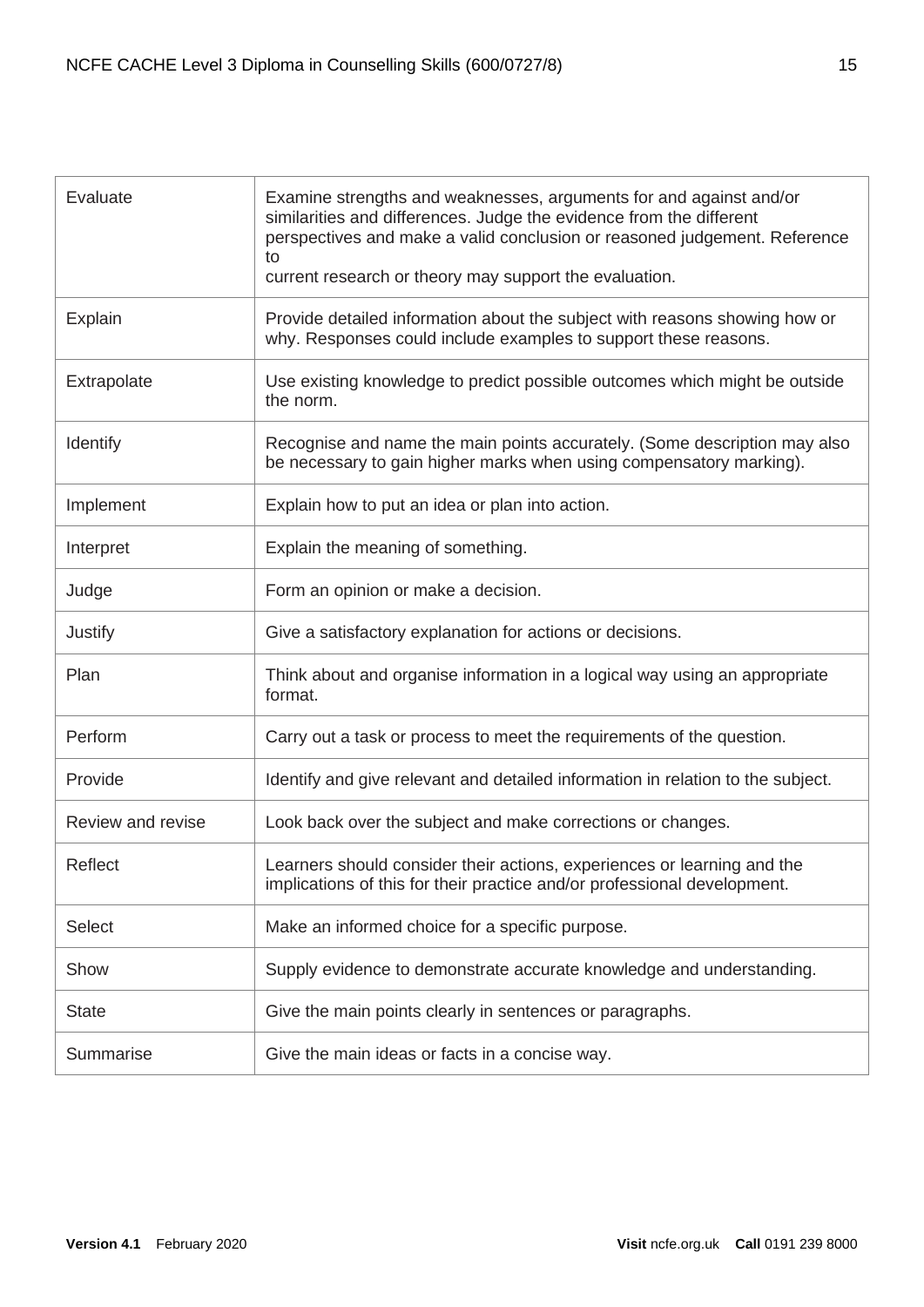# <span id="page-15-0"></span>**Unit 01: Developing counselling skills**

| Unit reference               | T/502/8235                                                                                                                                                                                                                                                                     | <b>Unit level</b> | 3 |
|------------------------------|--------------------------------------------------------------------------------------------------------------------------------------------------------------------------------------------------------------------------------------------------------------------------------|-------------------|---|
| Unit group                   | Mandatory                                                                                                                                                                                                                                                                      |                   |   |
| <b>Credit value</b>          | 12                                                                                                                                                                                                                                                                             |                   |   |
| <b>Guided learning hours</b> | 80                                                                                                                                                                                                                                                                             |                   |   |
| Unit summary                 | In this unit learners will have an opportunity to identify,<br>practise and develop a range of interpersonal and<br>counselling skills. On completion learners will be aware of the<br>skills required to initiate, maintain and conclude a counselling<br>skills interaction. |                   |   |

| <b>Learning outcomes</b>                            | <b>Assessment criteria</b>                                                                                                      |
|-----------------------------------------------------|---------------------------------------------------------------------------------------------------------------------------------|
| The learner will:                                   | The learner can:                                                                                                                |
| 1. Understand how to establish a relationship using | 1.1. Explain the process involved in establishing                                                                               |
| counselling skills.                                 | a counselling skills relationship.                                                                                              |
|                                                     | 1.2. Explain how to manage the helping<br>interaction throughout the relationship to<br>keep those involved safe and supported. |
| 2. Be able to establish a relationship using        | 2.1. Demonstrate the skills required to establish a                                                                             |
| counselling skills.                                 | working relationship.                                                                                                           |
| 3. Understand how to develop a relationship using   | 3.1. Analyse strategies for responding to                                                                                       |
| counselling skills.                                 | individuals in a helping relationship.                                                                                          |
| 4. Be able to develop a relationship using          | 4.1. Demonstrate ways to integrate counselling                                                                                  |
| counselling skills.                                 | skills into an interactive process.                                                                                             |
|                                                     | 4.2. Apply strategies for problem solving and<br>decision making.                                                               |
| 5. Understand how to conclude an interaction using  | 5.1. Determine skills necessary for concluding a                                                                                |
| counselling skills.                                 | counselling skills interaction.                                                                                                 |
| 6. Be able to conclude an interaction using         | 6.1. Demonstrate skills for managing an                                                                                         |
| counselling skills.                                 | appropriate ending to interaction.                                                                                              |
|                                                     | 6.2. Analyse benefits of the interaction with<br>individuals in a helping relationship.                                         |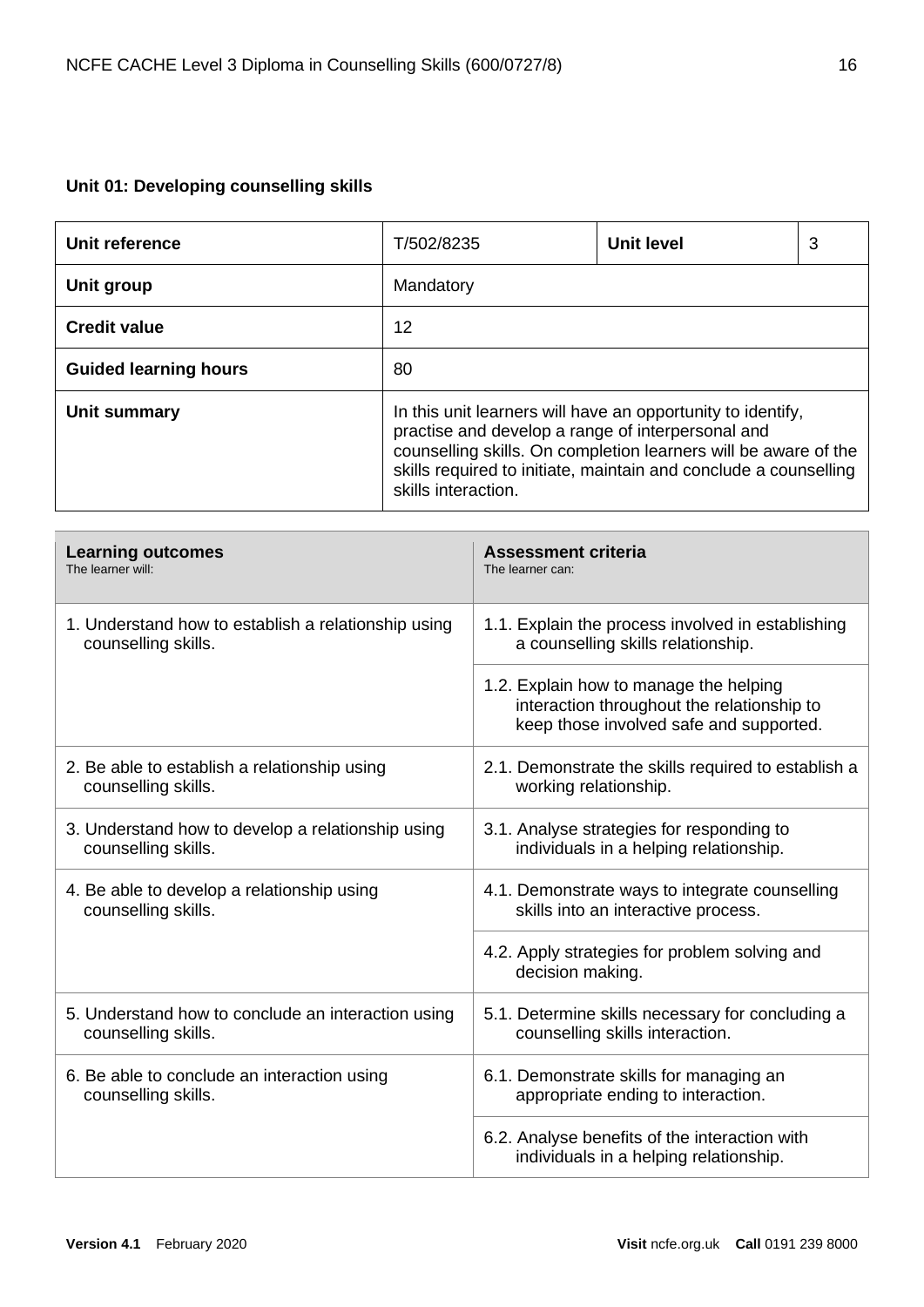| <b>Learning outcomes</b><br>The learner will:           | Assessment criteria<br>The learner can:                                              |  |
|---------------------------------------------------------|--------------------------------------------------------------------------------------|--|
|                                                         | 6.3. Evaluate outcome of the interaction.                                            |  |
| 7. Understand development of own counselling<br>skills. | 7.1. Explain how self-reflection can improve the<br>use of counselling skills.       |  |
|                                                         | 7.2. Explain how feedback and guidance can<br>improve the use of counselling skills. |  |
|                                                         | 7.3. Evaluate own strengths and weaknesses in<br>using counselling skills.           |  |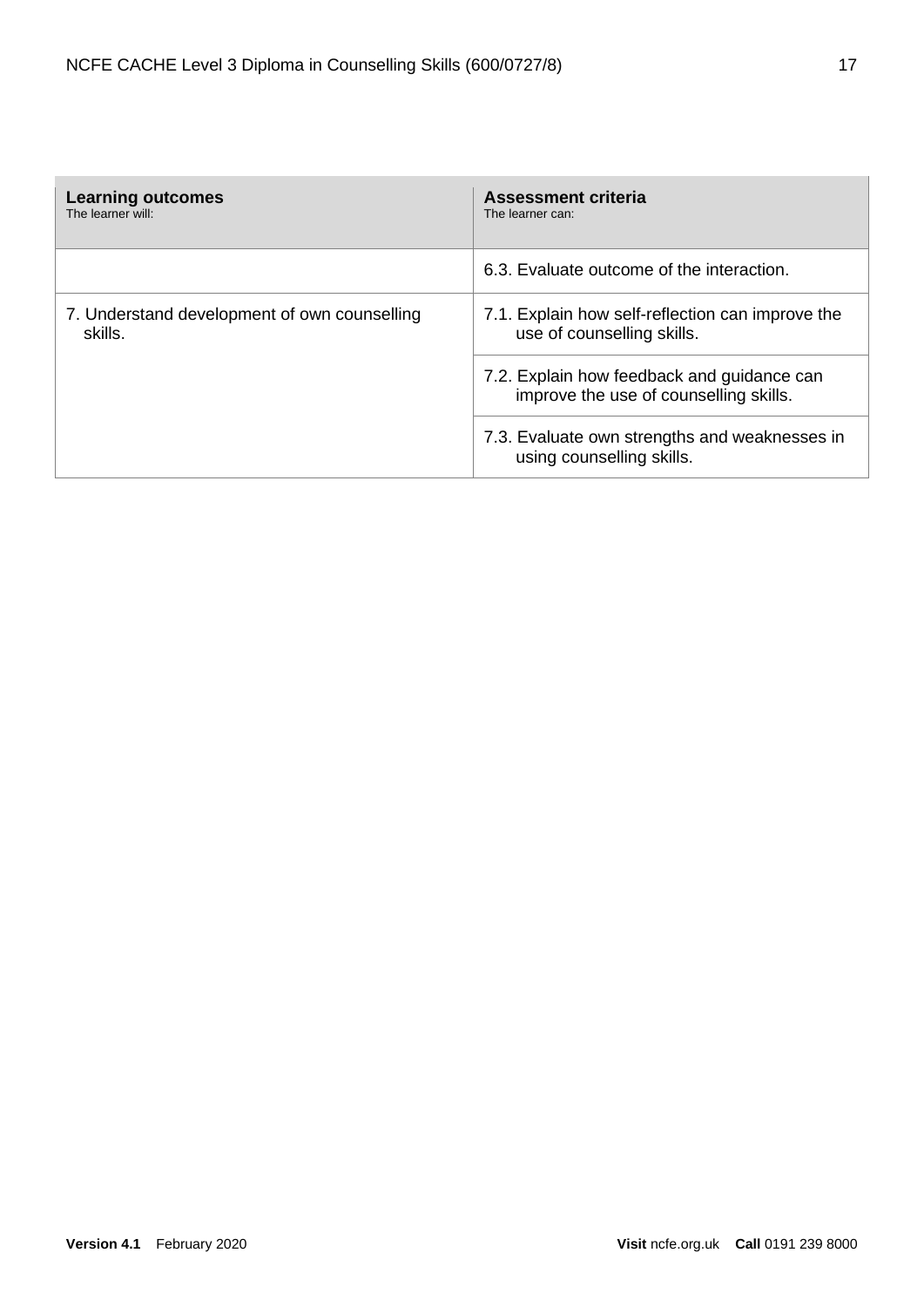#### **Delivery and assessment**

#### **Assessment guidance**

**Types of evidence**: Individual notes or learner report

**Assessment criteria**: 1.1, 1.2, 3.1

**Additional information**: Learners could conduct research and prepare notes or a learner report on using and developing counselling skills relationships.

**Type of evidence**: Witness testimony

**Assessment criteria**: 2.1, 4.1, 4.2, 6.1-6.3

**Additional information**: Due to the practical nature of these criteria it is recommended that learners could undertake a role-play/simulation. The witness testimony could be prepared by the Tutor/Assessor or the learner's peers. It should be an objective account of what the learner has done and must provide sufficient detail to confirm that the learner has met the assessment criteria and understands the concepts involved.

**Type of evidence**: Individual notes from a small group discussion

#### **Assessment criterion**: 5.1

**Additional information**: Learners could participate in a small group discussion which could be assessed via a Tutor witness testimony or video recording with learner evaluation. Learners could also prepare a learner report.

**Type of evidence**: Individual notes or learner report

**Assessment criteria**: 7.1-7.3

**Additional information**: Learners could prepare notes or a learner report.

#### **Types of evidence**

Evidence could include:

- individual notes or learner report
- witness testimony
- individual notes from a small group discussion.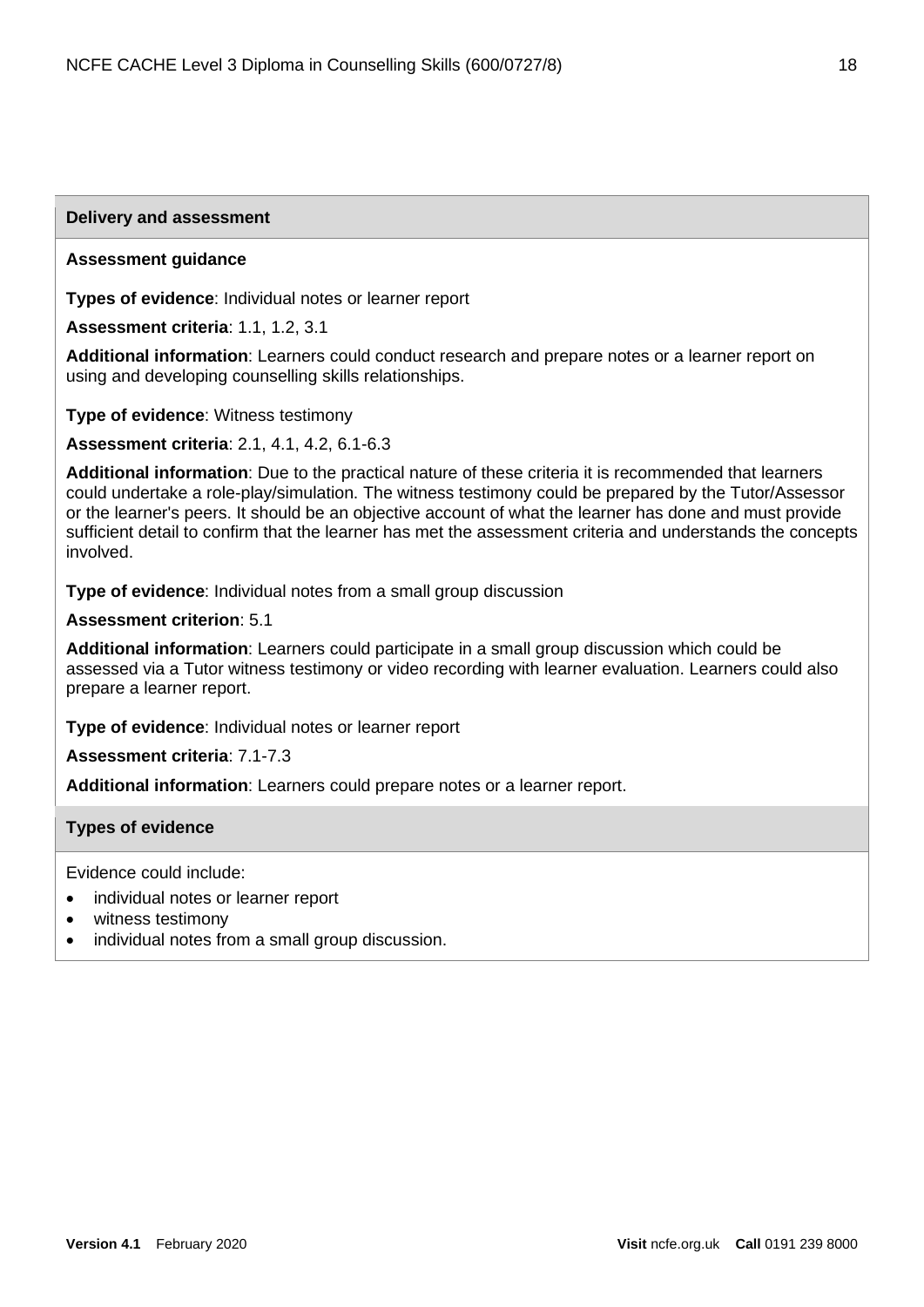| <b>Additional information</b>                      |                                                                                                                                                                                                                                                                                                                  |
|----------------------------------------------------|------------------------------------------------------------------------------------------------------------------------------------------------------------------------------------------------------------------------------------------------------------------------------------------------------------------|
| Relationship to occupational standards/NOS mapping | <b>Links to National Skills Standards</b>                                                                                                                                                                                                                                                                        |
|                                                    | We've highlighted where learning opportunities<br>for the Functional Skills qualifications may be<br>found. The activities learners carry out whilst<br>completing this qualification could help prepare<br>them for their Functional Skills assessments.                                                        |
|                                                    | The mapping is only at the level of the unit.                                                                                                                                                                                                                                                                    |
|                                                    | English<br>ICT.                                                                                                                                                                                                                                                                                                  |
|                                                    | <b>Links to NOS</b>                                                                                                                                                                                                                                                                                              |
|                                                    | We've mapped this qualification against<br>National Occupational Standards (NOS) in a<br>range of areas. As they complete this<br>qualification, learners may be able to gather<br>evidence that can be used towards the<br>knowledge requirements of a relevant N/SVQ or<br>other qualification as appropriate. |
|                                                    | The mapping is only at the level of the unit.                                                                                                                                                                                                                                                                    |
|                                                    | Key:<br><b>HSC: Health and Social Care</b><br><b>MH: Mental Health</b><br><b>CLG: Counselling</b><br>KSF: National Health Service Knowledge and<br><b>Skills Framework</b><br>HSC233, HSC26, HSC266, HSC31<br>$\bullet$<br>MH100, MH101<br>CLG6<br>KSF Core 1, HWB7.                                             |
| Additional unit assessment requirements            | This unit is internally assessed and externally<br>quality assured.                                                                                                                                                                                                                                              |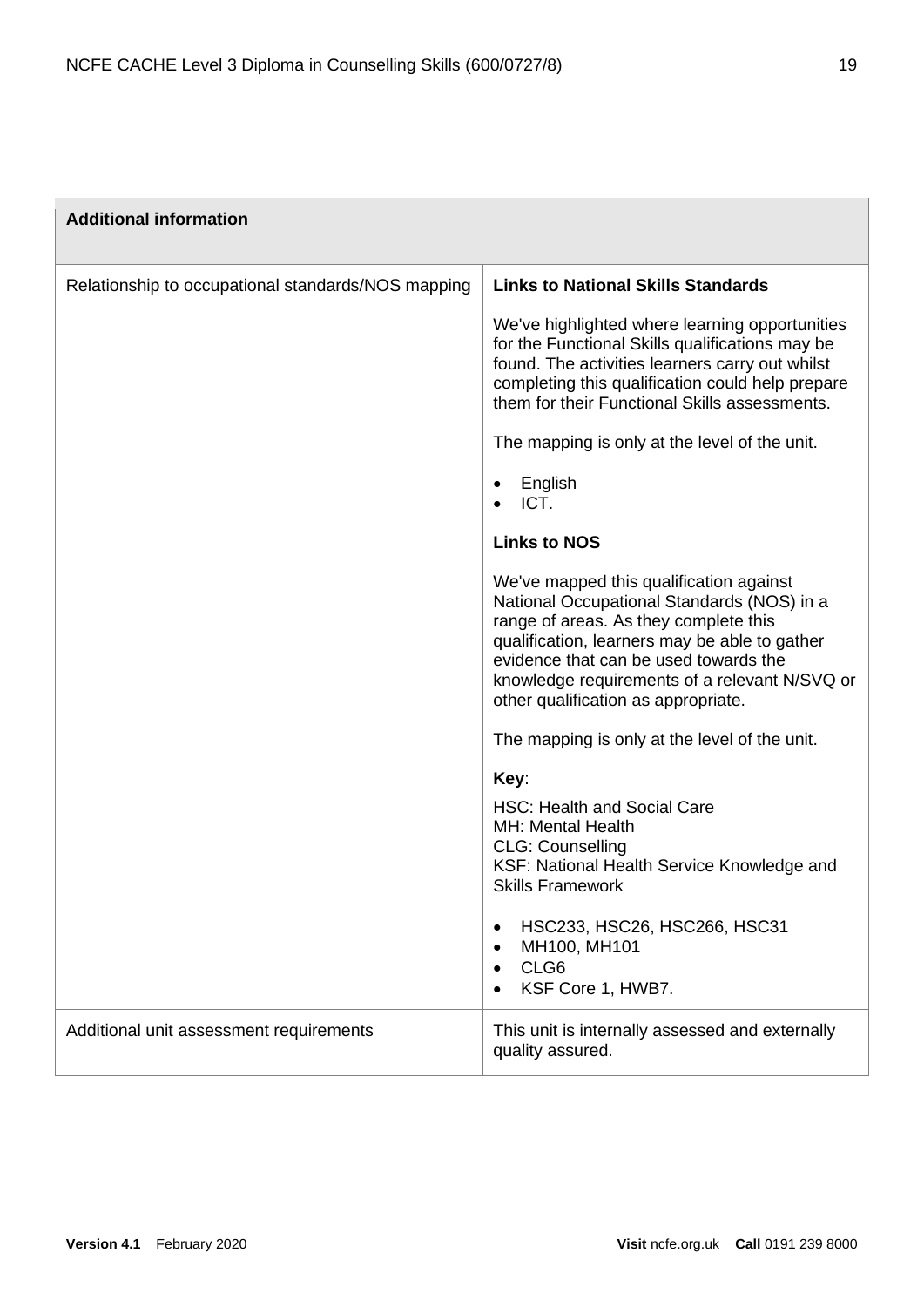# <span id="page-19-0"></span>**Unit 02: Theoretical approaches in the use of counselling skills**

| Unit reference               | L/502/8239                                                                                                                                      | <b>Unit level</b> | 3 |
|------------------------------|-------------------------------------------------------------------------------------------------------------------------------------------------|-------------------|---|
| Unit group                   | Mandatory                                                                                                                                       |                   |   |
| <b>Credit value</b>          | 10                                                                                                                                              |                   |   |
| <b>Guided learning hours</b> | 70                                                                                                                                              |                   |   |
| Unit summary                 | In this unit learners will have an opportunity to understand and<br>evaluate key elements of the main theoretical approaches to<br>counselling. |                   |   |

| <b>Learning outcomes</b><br>The learner will:                                     | <b>Assessment criteria</b><br>The learner can:                                                                                                 |
|-----------------------------------------------------------------------------------|------------------------------------------------------------------------------------------------------------------------------------------------|
| 1. Understand core concepts of the main theoretical<br>approaches to counselling. | 1.1. Explain key characteristics and concepts of:<br>humanistic theory<br>$\bullet$<br>psychodynamic theory<br>• cognitive behavioural theory. |
|                                                                                   | 1.2. Summarise the key strengths and limitations<br>of the three main approaches to counselling.                                               |
| 2. Understand what is meant by the integrative<br>model.                          | 2.1. Explain the concept of the integrative model.                                                                                             |
|                                                                                   | 2.2. Assess the advantages and disadvantages<br>of the integrative model.                                                                      |
| 3. Understand the importance of counselling theory.                               | 3.1. Explain the role of theory in relation to<br>helping relationships.                                                                       |
| 4. Be able to apply core theories in the use of<br>counselling skills.            | 4.1. Demonstrate how to apply core theories<br>when using counselling skills.                                                                  |
|                                                                                   | 4.2. Assess the impact of applying core theory to<br>interactions.                                                                             |
| 5. Be able to self-reflect using theoretical<br>approaches.                       | 5.1. Reflect on ways in which the study of<br>counselling theory has developed their<br>understanding of self.                                 |
|                                                                                   | 5.2. Explain how this informs own approach to<br>counselling.                                                                                  |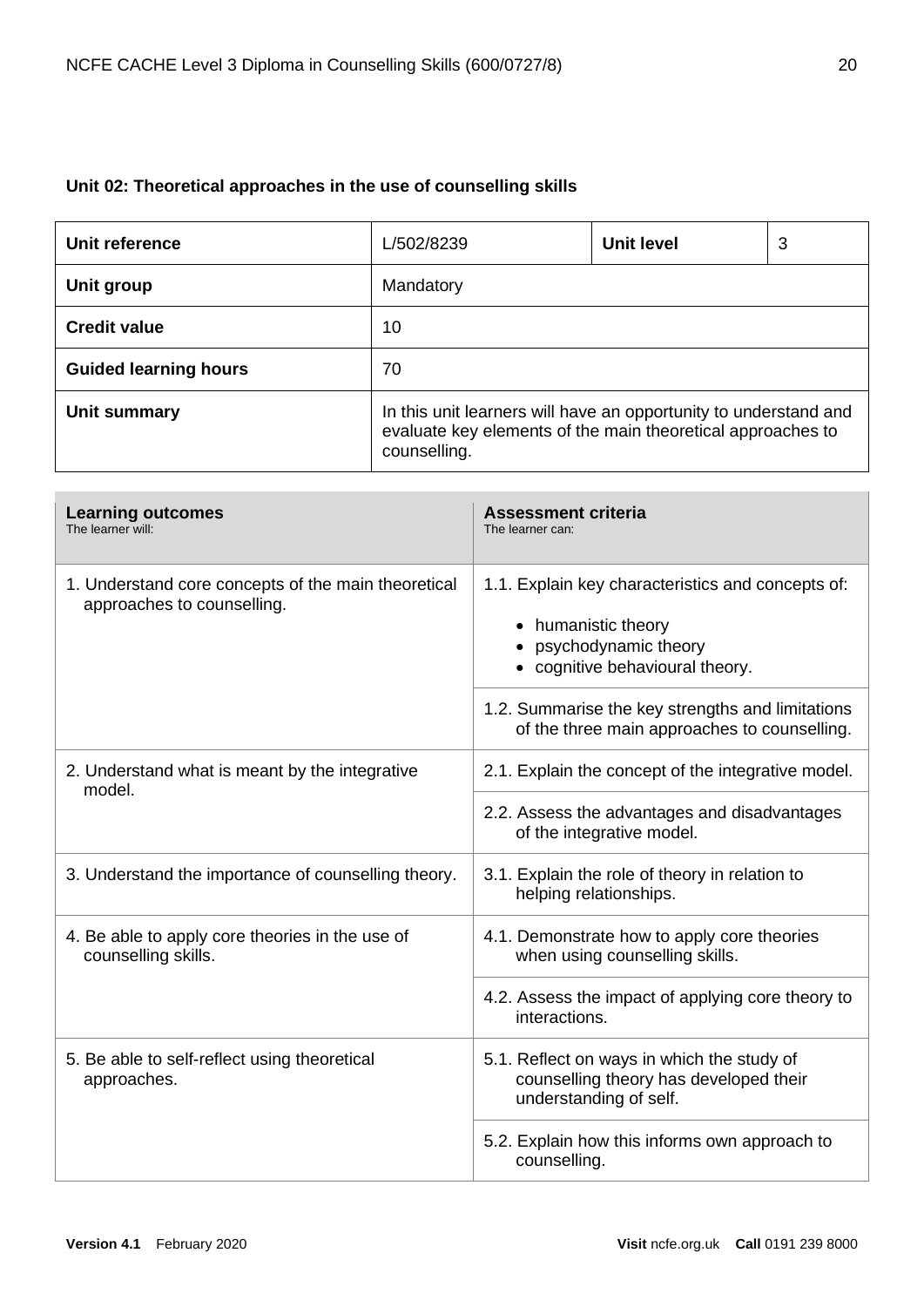#### **Delivery and assessment**

#### **Assessment guidance**

**Types of evidence**: Individual notes or learner report

**Assessment criteria**: 1.1-3.1

**Additional information**: Learners could conduct research and prepare notes or a learner report.

**Type of evidence**: Witness testimony

**Assessment criteria**: 4.1, 4.2

**Additional information**: Due to the practical nature of these criteria it is recommended that learners could undertake a role-play/simulation. The witness testimony could be prepared by the Tutor/Assessor or the learner's peers. It should be an objective account of what the learner has done and must provide sufficient detail to confirm that the learner has met the assessment criteria and understands the concepts involved.

**Type of evidence**: Individual notes from a small group discussion

**Assessment criteria**: 5.1, 5.2

**Additional information**: Learners could participate in a small group discussion which could be assessed via a Tutor witness testimony or video recording with learner evaluation. Learners could also prepare a learner report.

#### **Types of evidence**

Evidence could include:

- individual notes or learner report
- witness testimony
- individual notes from a small group discussion.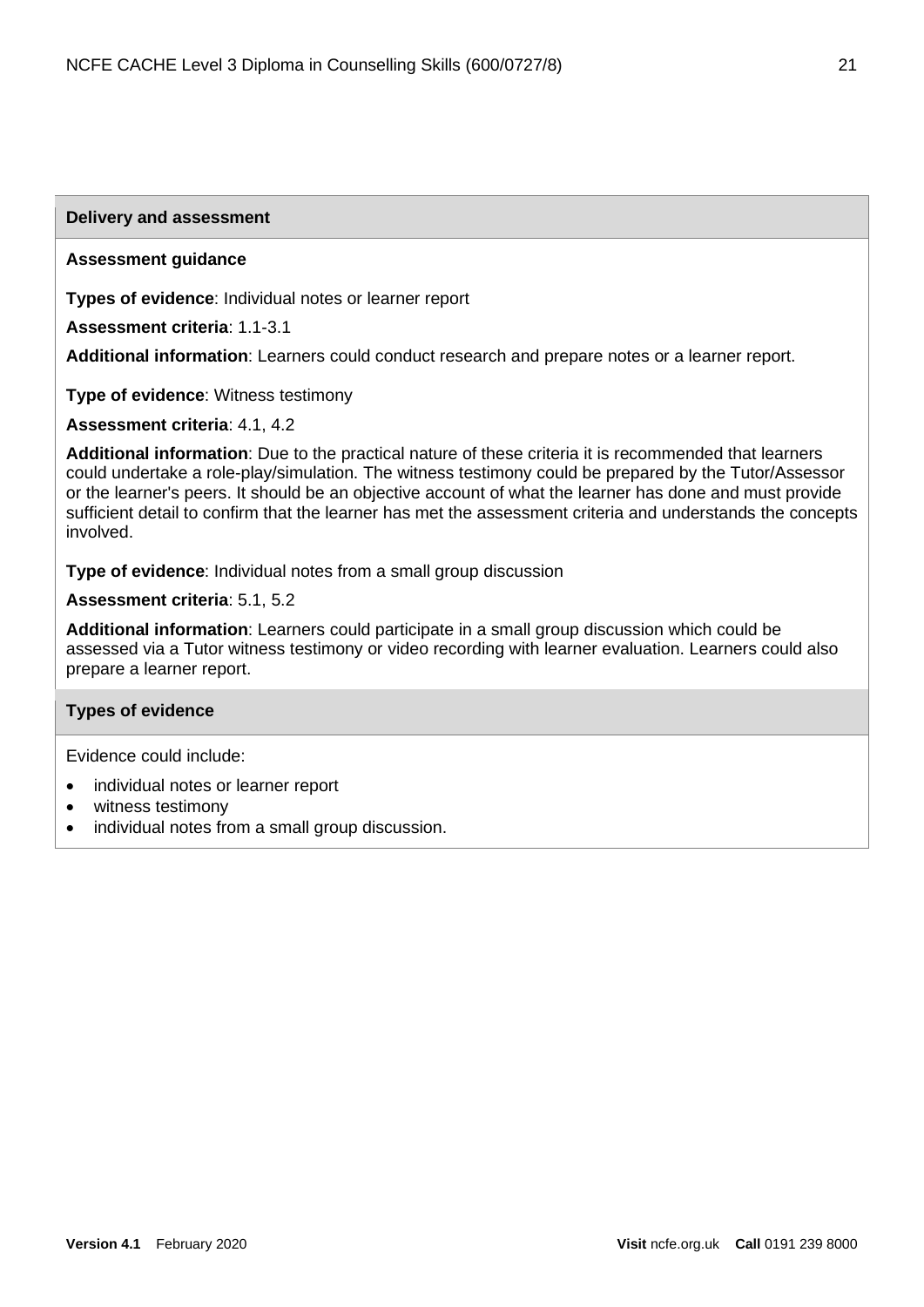| <b>Additional information</b>                      |                                                                                                                                                                                                                                                                                                                                                                                         |
|----------------------------------------------------|-----------------------------------------------------------------------------------------------------------------------------------------------------------------------------------------------------------------------------------------------------------------------------------------------------------------------------------------------------------------------------------------|
| Relationship to occupational standards/NOS mapping | <b>Links to National Skills Standards</b><br>We've highlighted where learning opportunities<br>for the Functional Skills qualifications may be<br>found. The activities learners carry out whilst<br>completing this qualification could help prepare<br>them for their Functional Skills assessments.<br>The mapping is only at the level of the unit.<br>English<br>$\bullet$<br>ICT. |
| Additional unit assessment requirements            | This unit is internally assessed and externally<br>quality assured.                                                                                                                                                                                                                                                                                                                     |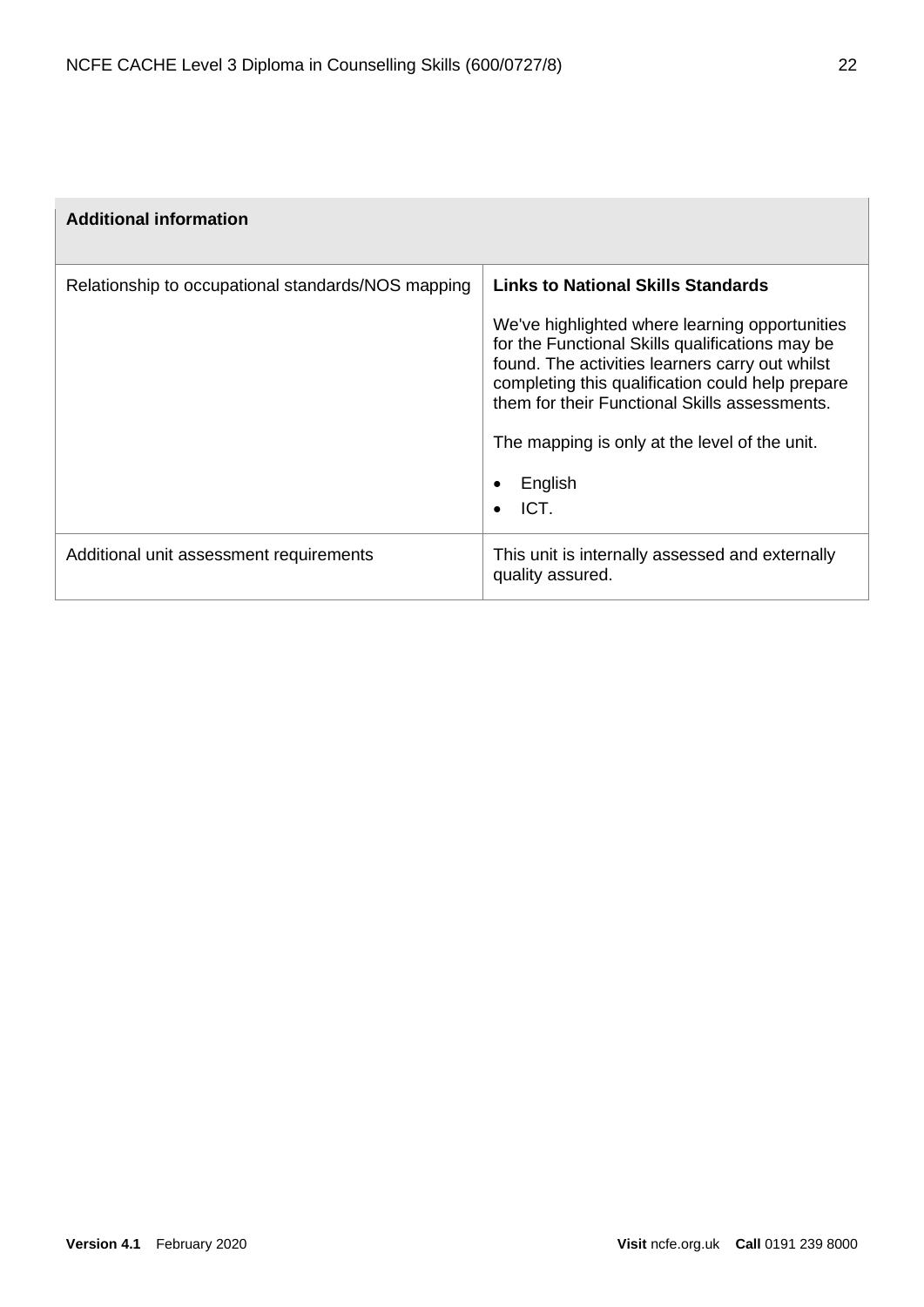# <span id="page-22-0"></span>**Unit 03: Working ethically with counselling skills**

| Unit reference               | K/502/8233                                                                                                                                                                                                 | <b>Unit level</b> | 3 |
|------------------------------|------------------------------------------------------------------------------------------------------------------------------------------------------------------------------------------------------------|-------------------|---|
| Unit group                   | Mandatory                                                                                                                                                                                                  |                   |   |
| <b>Credit value</b>          | 6                                                                                                                                                                                                          |                   |   |
| <b>Guided learning hours</b> | 40                                                                                                                                                                                                         |                   |   |
| Unit summary                 | In this unit, learners will have the opportunity to gain an<br>understanding of the context within which counselling skills and<br>referral processes can be used whilst maintaining ethical<br>standards. |                   |   |

| <b>Learning outcomes</b><br>The learner will:                                        | <b>Assessment criteria</b><br>The learner can:                                                               |
|--------------------------------------------------------------------------------------|--------------------------------------------------------------------------------------------------------------|
| 1. Understand what is meant by an ethical<br>framework.                              | 1.1. Explain the key features of a recognised<br>ethical framework for counselling.                          |
|                                                                                      | 1.2. Compare chosen ethical framework with that<br>of another professional body or organisation.             |
| 2. Know how an ethical framework relates to the use<br>of counselling skills.        | 2.1. Describe how an ethical framework applies<br>to the use of counselling skills.                          |
|                                                                                      | 2.2. Outline the competencies that are required<br>to use counselling skills within an ethical<br>framework. |
| 3. Understand the importance of the setting in which<br>counselling skills are used. | 3.1. Compare different contexts where<br>counselling skills are used.                                        |
|                                                                                      | 3.2. Explain issues that impact on the use of<br>counselling skills in different settings.                   |
| 4. Understand the concepts of ethical referral.                                      | 4.1. Explain what is meant by ethical referral.                                                              |
|                                                                                      | 4.2. Explain reasons for referral.                                                                           |
|                                                                                      | 4.3. Explain referral processes.                                                                             |
|                                                                                      | 4.4. Explain when, how and why confidentiality<br>and boundaries may be breached.                            |

5.7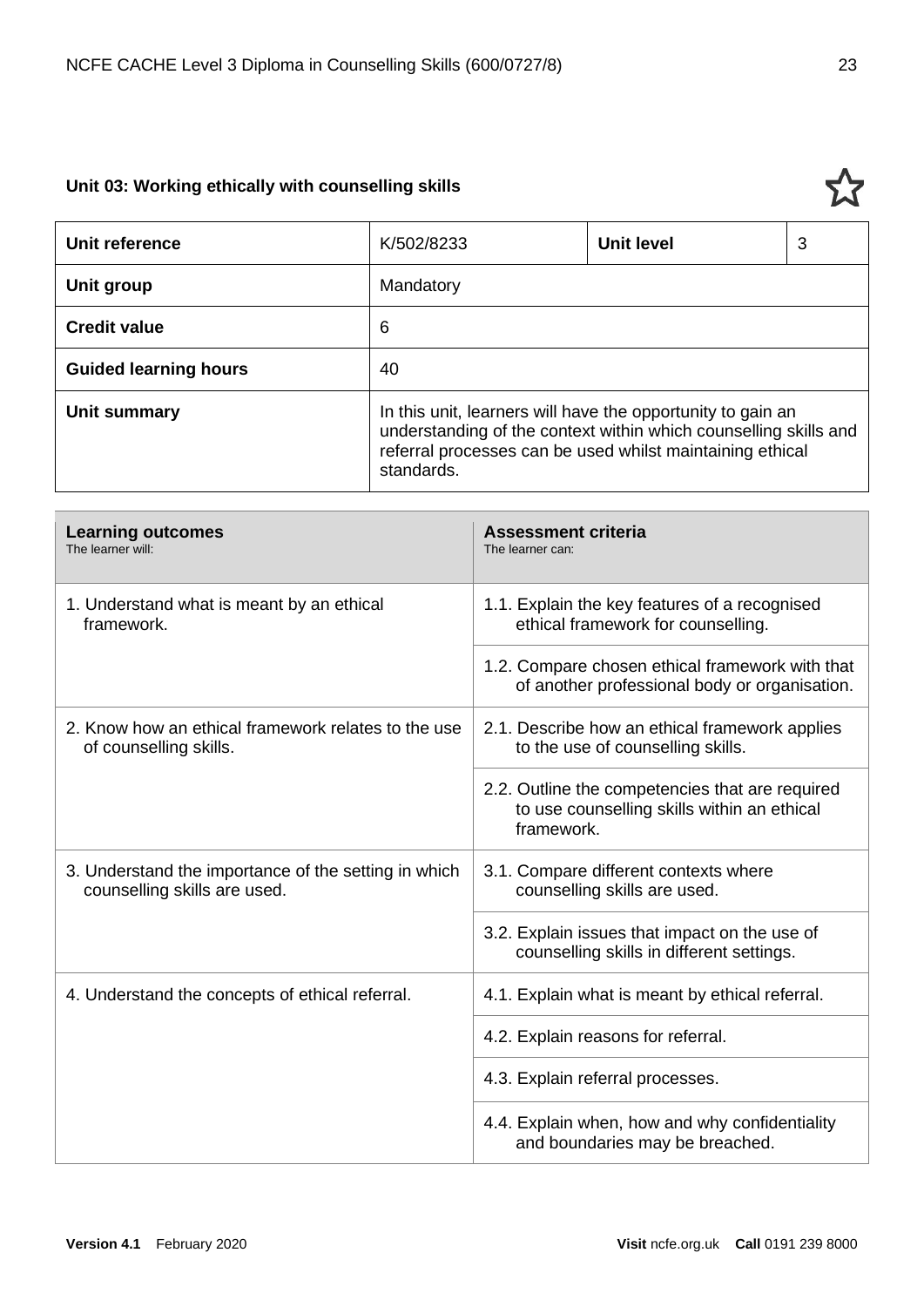**Type of evidence**: Individual notes from a small group discussion

| Assessment criteria: 1.1, 1.2                                                                                                                                                                                                        |
|--------------------------------------------------------------------------------------------------------------------------------------------------------------------------------------------------------------------------------------|
| Additional information: Learners could participate in a small group discussion which could be<br>assessed via a Tutor witness testimony or video recording with learner evaluation. Learners could also<br>prepare a learner report. |
| <b>Type of evidence: Assignment</b>                                                                                                                                                                                                  |
| Assessment criteria: 2.1, 2.2                                                                                                                                                                                                        |
| Additional information: Learners could complete an assignment based on the assessment criteria.                                                                                                                                      |
| Types of evidence: Individual notes or learner report                                                                                                                                                                                |
| <b>Assessment criteria: 3.1, 3.2, 4.1-4.4</b>                                                                                                                                                                                        |
| Additional information: Learners could conduct research and prepare notes or a learner report.                                                                                                                                       |

#### **Types of evidence**

Evidence could include:

**Delivery and assessment**

**Assessment guidance**

- individual notes from a small group discussion
- assignment
- individual notes or learner report.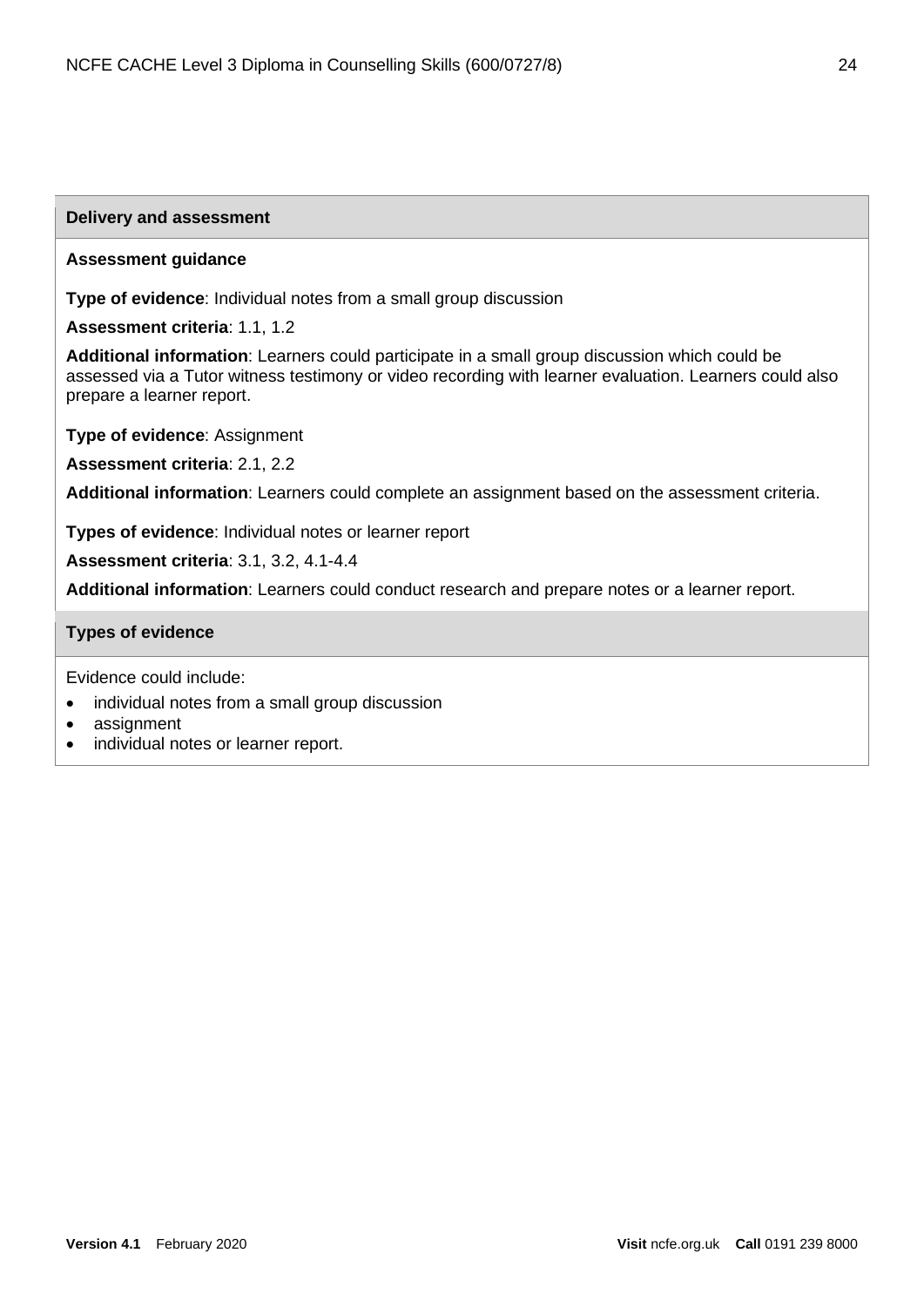| <b>Additional information</b>                      |                                                                                                                                                                                                                                                                                                                  |
|----------------------------------------------------|------------------------------------------------------------------------------------------------------------------------------------------------------------------------------------------------------------------------------------------------------------------------------------------------------------------|
| Relationship to occupational standards/NOS mapping | <b>Links to National Skills Standards</b>                                                                                                                                                                                                                                                                        |
|                                                    | We've highlighted where learning opportunities<br>for the Functional Skills qualifications may be<br>found. The activities learners carry out whilst<br>completing this qualification could help prepare<br>them for their Functional Skills assessments.                                                        |
|                                                    | The mapping is only at the level of the unit.                                                                                                                                                                                                                                                                    |
|                                                    | English<br>$\bullet$<br>ICT.                                                                                                                                                                                                                                                                                     |
|                                                    | <b>Links to NOS</b>                                                                                                                                                                                                                                                                                              |
|                                                    | We've mapped this qualification against<br>National Occupational Standards (NOS) in a<br>range of areas. As they complete this<br>qualification, learners may be able to gather<br>evidence that can be used towards the<br>knowledge requirements of a relevant N/SVQ or<br>other qualification as appropriate. |
|                                                    | The mapping is only at the level of the unit.                                                                                                                                                                                                                                                                    |
|                                                    | Key:                                                                                                                                                                                                                                                                                                             |
|                                                    | <b>HSC: Health and Social Care</b>                                                                                                                                                                                                                                                                               |
|                                                    | HSC <sub>24</sub><br>$\bullet$                                                                                                                                                                                                                                                                                   |
| Additional unit assessment requirements            | This unit is internally assessed and externally<br>quality assured.                                                                                                                                                                                                                                              |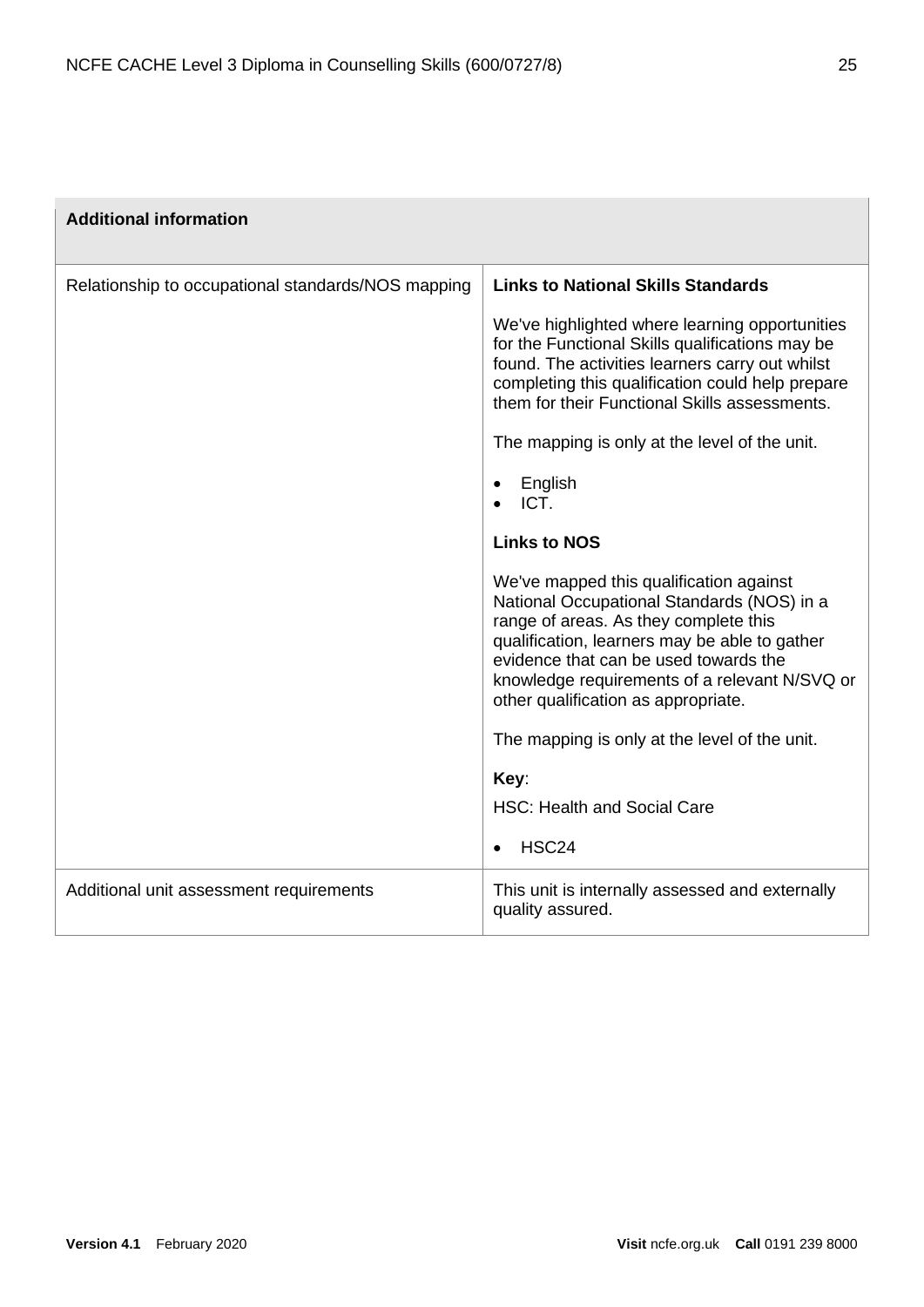# <span id="page-25-0"></span>**Unit 04: Counselling skills and diversity**

| Unit reference               | L/502/8225                                                                                                                            | <b>Unit level</b> | 3 |
|------------------------------|---------------------------------------------------------------------------------------------------------------------------------------|-------------------|---|
| Unit group                   | Mandatory                                                                                                                             |                   |   |
| <b>Credit value</b>          | 6                                                                                                                                     |                   |   |
| <b>Guided learning hours</b> | 40                                                                                                                                    |                   |   |
| Unit summary                 | In this unit learners will have an opportunity to appreciate the<br>implications of applying counselling skills in a diverse society. |                   |   |

| <b>Learning outcomes</b><br>The learner will:              | <b>Assessment criteria</b><br>The learner can:                                                                        |
|------------------------------------------------------------|-----------------------------------------------------------------------------------------------------------------------|
| 1. Understand the meaning of discrimination.               | 1.1. Explain ways in which people<br>experience discrimination.                                                       |
|                                                            | 1.2. Evaluate own experiences or<br>observations of possible<br>discrimination.                                       |
| 2. Understand issues of diversity.                         | 2.1. Assess how diversity impacts on the<br>counselling relationship.                                                 |
|                                                            | 2.2. Analyse examples from own<br>experience where they have<br>encountered issues of<br>difference/diversity.        |
|                                                            | 2.3. Evaluate how awareness of diversity<br>has impacted on own development<br>and application of counselling skills. |
| 3. Understand power issues within the counselling process. | 3.1. Explain the role differences between<br>counsellor and client.                                                   |
|                                                            | 3.2. Explain the inherent power<br>differences and perceptions of power,<br>based on these role differences.          |
|                                                            | 3.3. Explain legal aspects of anti-<br>discriminatory practice                                                        |

77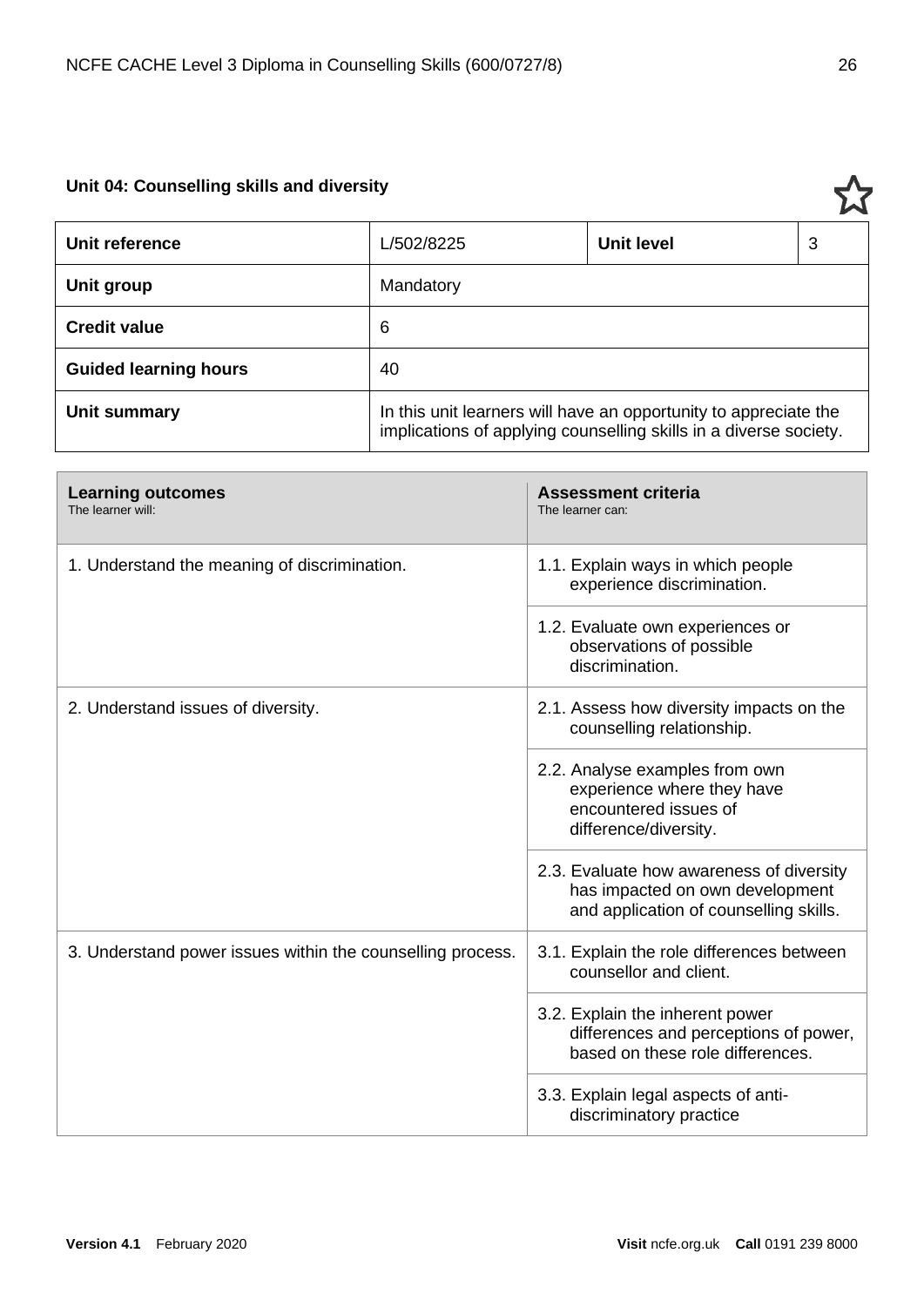#### **Delivery and assessment**

#### **Assessment guidance**

**Type of evidence**: Individual notes from a small group discussion

**Assessment criteria**: 1.1, 1.2, 2.1

**Additional information**: Learners could participate in a small group discussion which could be assessed via a Tutor witness testimony or video recording with learner evaluation. Learners could also prepare a learner report.

**Types of evidence**: Individual notes or learner report

**Assessment criteria**: 2.1-2.3, 3.1-3.3

**Additional information**: Learners could conduct research and prepare notes or a learner report.

#### **Types of evidence**

Evidence could include:

- individual notes from a small group discussion
- individual notes or learner report.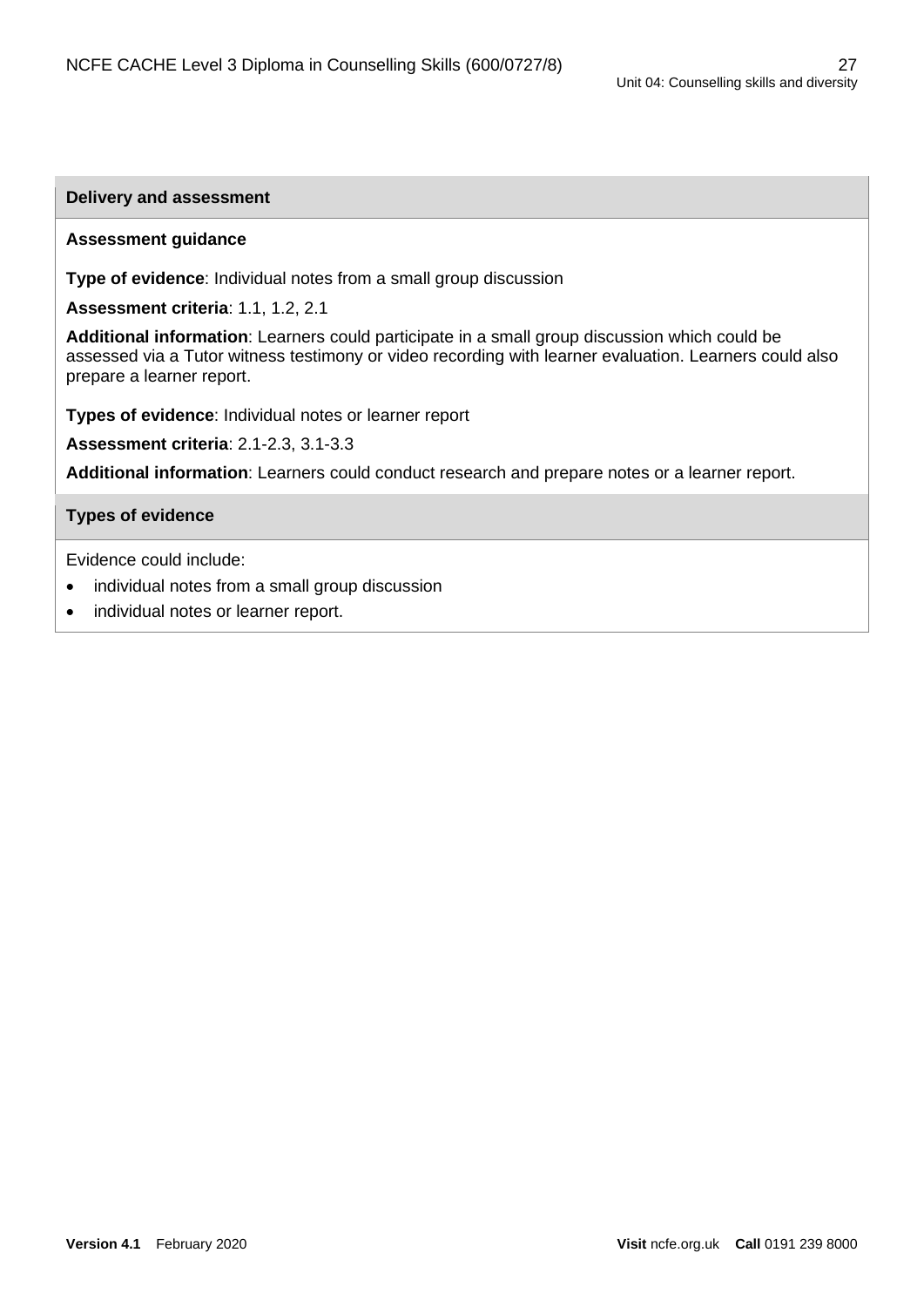| <b>Additional information</b>                      |                                                                                                                                                                                                                                                                                                                  |
|----------------------------------------------------|------------------------------------------------------------------------------------------------------------------------------------------------------------------------------------------------------------------------------------------------------------------------------------------------------------------|
| Relationship to occupational standards/NOS mapping | <b>Links to National Skills Standards</b>                                                                                                                                                                                                                                                                        |
|                                                    | We've highlighted where learning opportunities<br>for the Functional Skills qualifications may be<br>found. The activities learners carry out whilst<br>completing this qualification could help prepare<br>them for their Functional Skills assessments.                                                        |
|                                                    | The mapping is only at the level of the unit.                                                                                                                                                                                                                                                                    |
|                                                    | English<br>$\bullet$<br><b>ICT</b>                                                                                                                                                                                                                                                                               |
|                                                    | <b>Links to NOS</b>                                                                                                                                                                                                                                                                                              |
|                                                    | We've mapped this qualification against<br>National Occupational Standards (NOS) in a<br>range of areas. As they complete this<br>qualification, learners may be able to gather<br>evidence that can be used towards the<br>knowledge requirements of a relevant N/SVQ or<br>other qualification as appropriate. |
|                                                    | The mapping is only at the level of the unit.                                                                                                                                                                                                                                                                    |
|                                                    | Key:<br><b>HSC: Health and Social Care</b><br><b>CLG: Counselling</b><br>KSF: National Health Service Knowledge and<br><b>Skills Framework</b><br><b>HSC234</b><br>$\bullet$<br>CLG8<br>$\bullet$<br>KSF Core 6<br>$\bullet$                                                                                     |
| Additional unit assessment requirements            | This unit is internally assessed and externally<br>quality assured.                                                                                                                                                                                                                                              |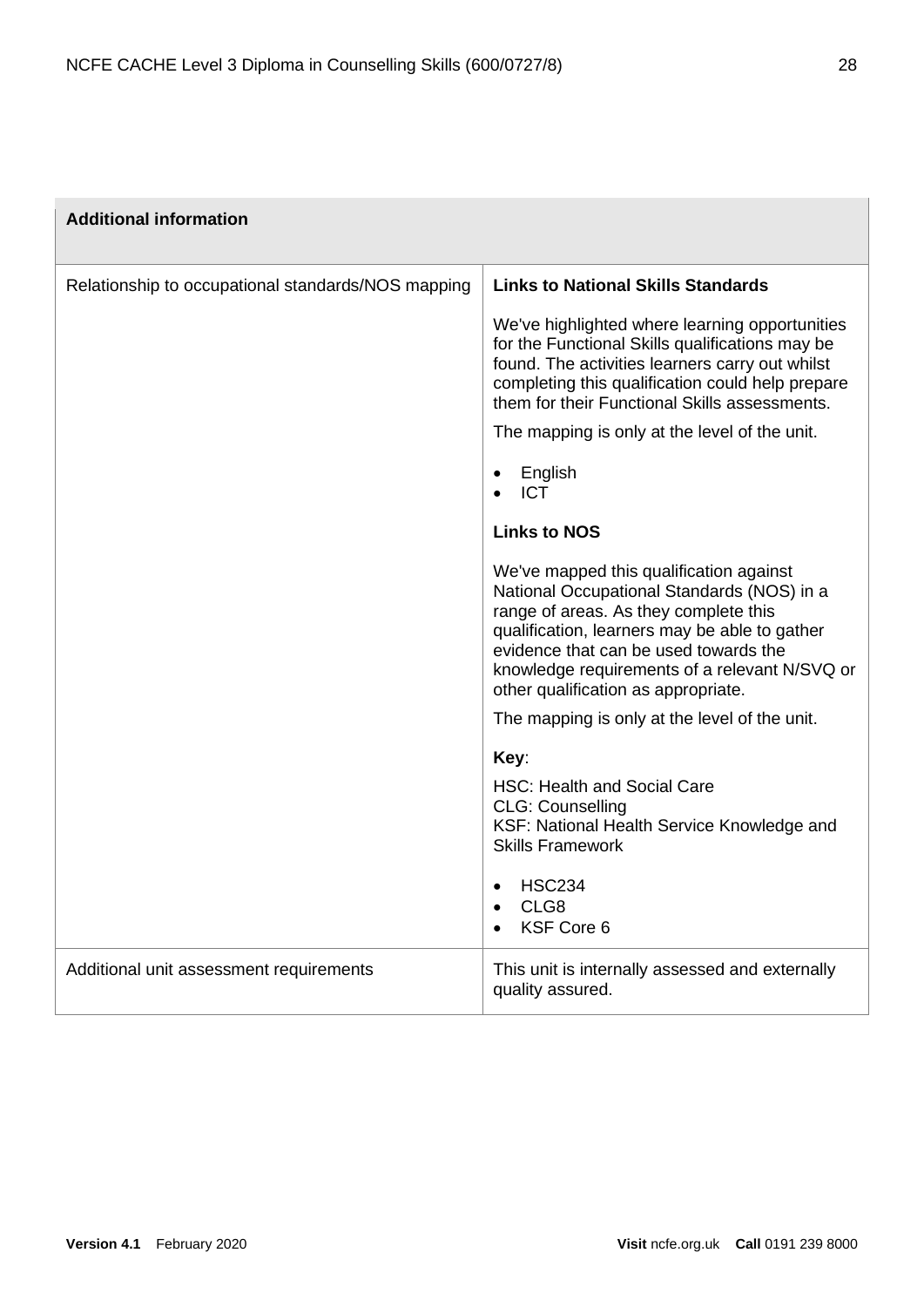# <span id="page-28-0"></span>**Unit 05: Counselling skills and personal development**

| Unit reference               | L/502/8242                                                                                                                                     | <b>Unit level</b> | 3 |
|------------------------------|------------------------------------------------------------------------------------------------------------------------------------------------|-------------------|---|
| Unit group                   | Mandatory                                                                                                                                      |                   |   |
| <b>Credit value</b>          | 6                                                                                                                                              |                   |   |
| <b>Guided learning hours</b> | 40                                                                                                                                             |                   |   |
| Unit summary                 | In this unit learners will have the opportunity to reflect on their<br>personal development and the way in which they interact with<br>others. |                   |   |

| <b>Learning outcomes</b><br>The learner will:              | <b>Assessment criteria</b><br>The learner can:                                                          |
|------------------------------------------------------------|---------------------------------------------------------------------------------------------------------|
| 1. Know own development needs.                             | 1.1. Identify own personal development needs.                                                           |
|                                                            | 1.2. Explain the importance of continued self-<br>development for those using counselling<br>skills.    |
| 2. Understand process of personal development.             | 2.1. Analyse the impact of personal<br>development on counselling skills practice.                      |
|                                                            | 2.2. Explain why feedback is an essential<br>component of personal development.                         |
|                                                            | 2.3. Evaluate how counselling skills practice<br>has influenced/influences own personal<br>development. |
|                                                            | 2.4. Evaluate ways to overcome barriers to<br>personal development and self-awareness.                  |
| 3. Understand group dynamics.                              | 3.1. Reflect on own role(s) and function(s)<br>within a group.                                          |
|                                                            | 3.2. Reflect on impact of group on self.                                                                |
|                                                            | 3.3. Reflect on impact of self on group.                                                                |
| 4. Understand impact of personal development on<br>others. | 4.1. Evaluate own self-awareness and how it<br>has evolved.                                             |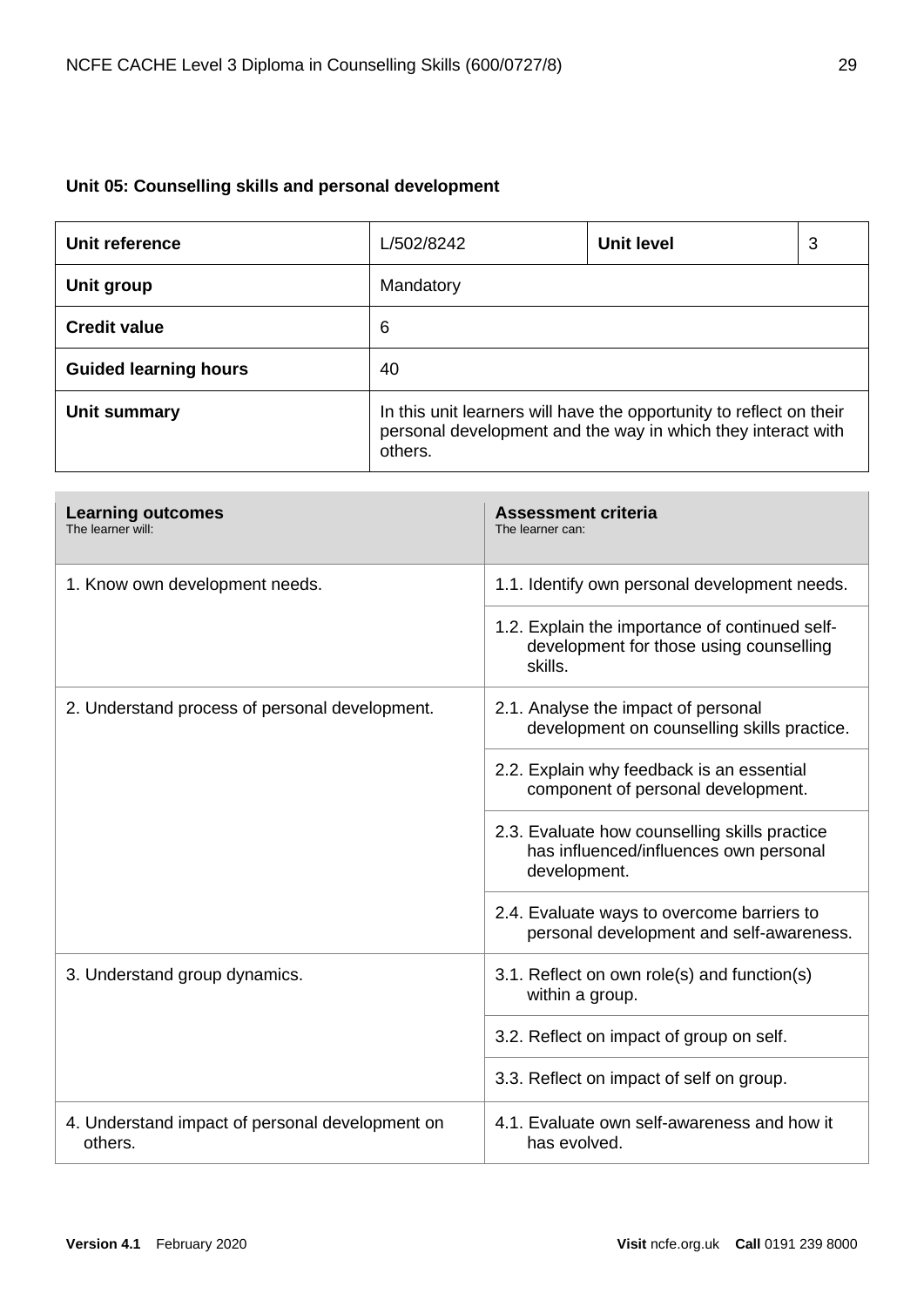| <b>Learning outcomes</b><br>The learner will: | <b>Assessment criteria</b><br>The learner can:                |
|-----------------------------------------------|---------------------------------------------------------------|
|                                               | 4.2. Explain impact of own personal<br>development on others. |
| 5. Be able to plan self-development.          | 5.1. Determine personal development needs<br>and goals.       |
|                                               | 5.2. Construct a personal development plan.                   |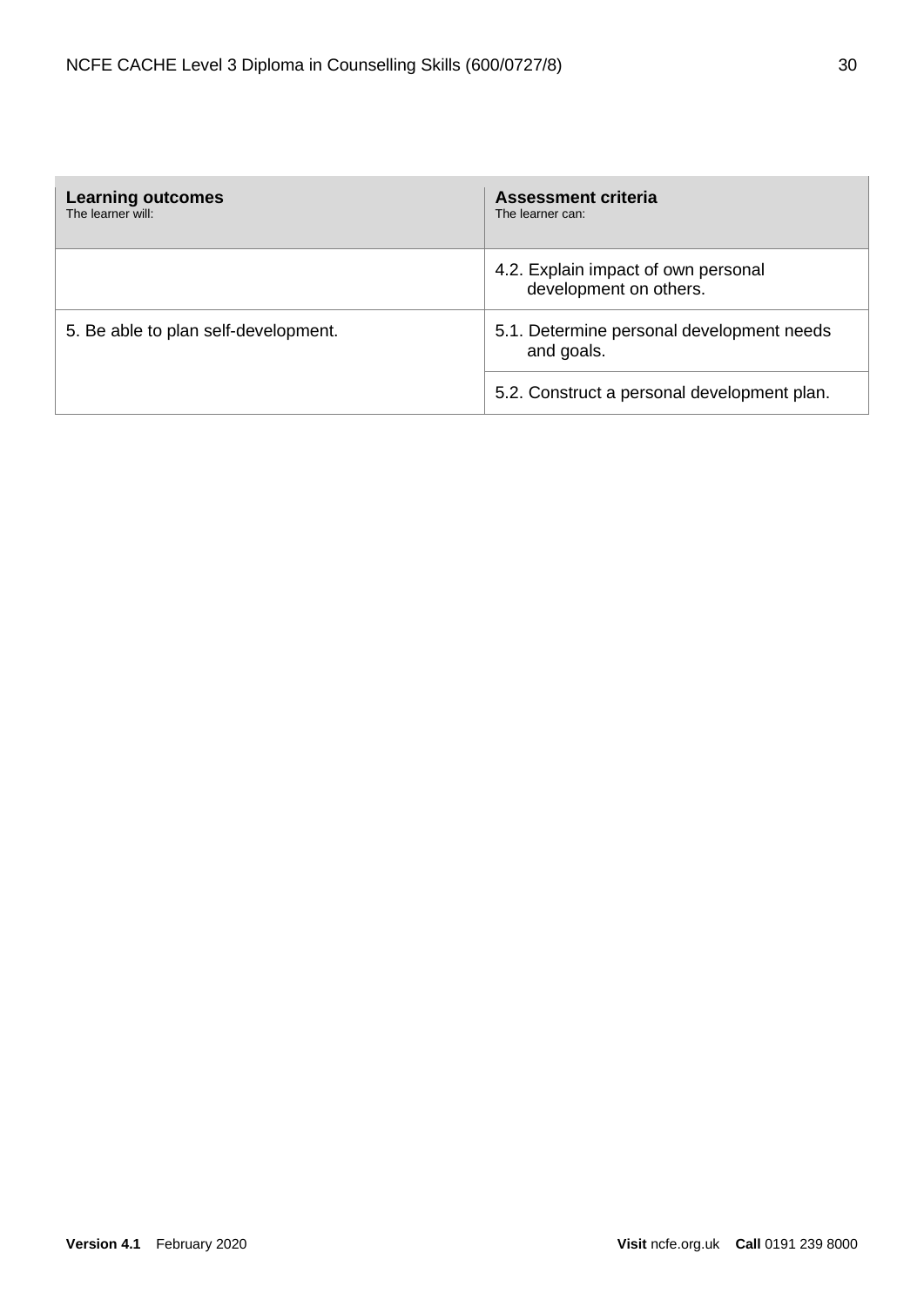#### **Delivery and assessment**

#### **Assessment guidance**

**Type of evidence**: Personal development plan

**Assessment criteria**: 1.1, 1.2, 2.3, 2.4, 4.1, 4.2, 5.1, 5.2

**Additional information**: Learners could identify their development needs and set goals to construct their own personal development plan. Learners will also need to identify the importance of their own selfdevelopment.

**Types of evidence**: Individual notes or learner report

**Assessment criteria**: 2.1, 2.2

**Additional information**: Learners could conduct research and prepare notes or a learner report.

**Type of evidence**: Individual notes from a small group discussion

**Assessment criteria**: 3.1-3.3

**Additional information**: Learners could participate in a small group discussion which could be assessed via a Tutor witness testimony or video recording with learner evaluation. Learners could also prepare a learner report.

#### **Types of evidence**

Evidence could include:

- personal development plan
- individual notes or learner report
- individual notes from a small group discussion.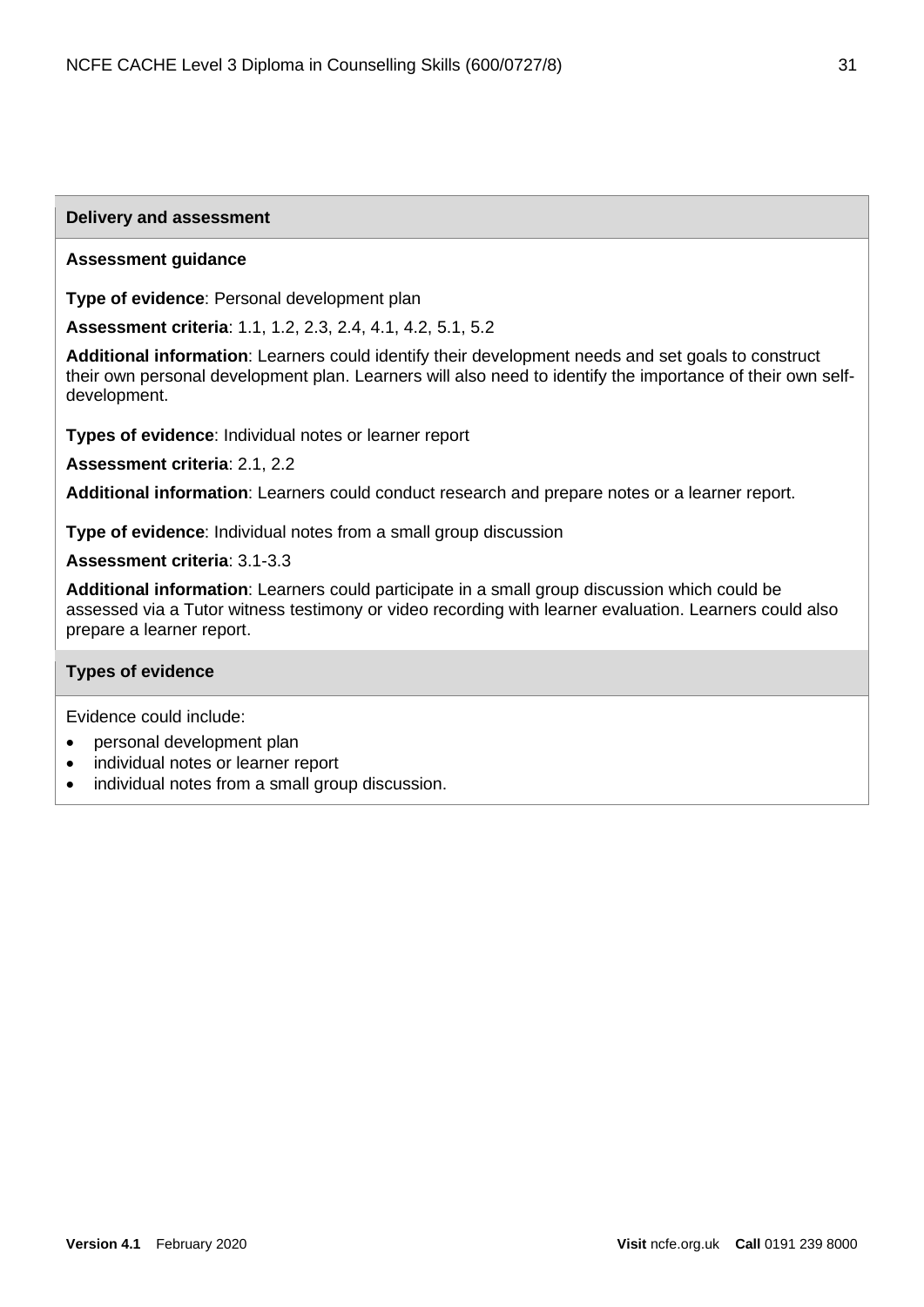| <b>Additional information</b>                      |                                                                                                                                                                                                                                                                                                                  |
|----------------------------------------------------|------------------------------------------------------------------------------------------------------------------------------------------------------------------------------------------------------------------------------------------------------------------------------------------------------------------|
| Relationship to occupational standards/NOS mapping | <b>Links to National Skills Standards</b>                                                                                                                                                                                                                                                                        |
|                                                    | We've highlighted where learning opportunities<br>for the Functional Skills qualifications may be<br>found. The activities learners carry out whilst<br>completing this qualification could help prepare<br>them for their Functional Skills assessments.                                                        |
|                                                    | The mapping is only at the level of the unit.                                                                                                                                                                                                                                                                    |
|                                                    | English<br>ICT.<br>$\bullet$                                                                                                                                                                                                                                                                                     |
|                                                    | <b>Links to NOS</b>                                                                                                                                                                                                                                                                                              |
|                                                    | We've mapped this qualification against<br>National Occupational Standards (NOS) in a<br>range of areas. As they complete this<br>qualification, learners may be able to gather<br>evidence that can be used towards the<br>knowledge requirements of a relevant N/SVQ or<br>other qualification as appropriate. |
|                                                    | The mapping is only at the level of the unit.                                                                                                                                                                                                                                                                    |
|                                                    | Key:                                                                                                                                                                                                                                                                                                             |
|                                                    | <b>HSC: Health and Social Care</b><br><b>CLG: Counselling</b><br>KSF: National Health Service Knowledge and<br><b>Skills Framework</b><br>HSC33<br>$\bullet$<br>CLG <sub>1</sub><br>$\bullet$<br>KSF Core 2.<br>$\bullet$                                                                                        |
| Additional unit assessment requirements            | This unit is internally assessed and externally<br>quality assured.                                                                                                                                                                                                                                              |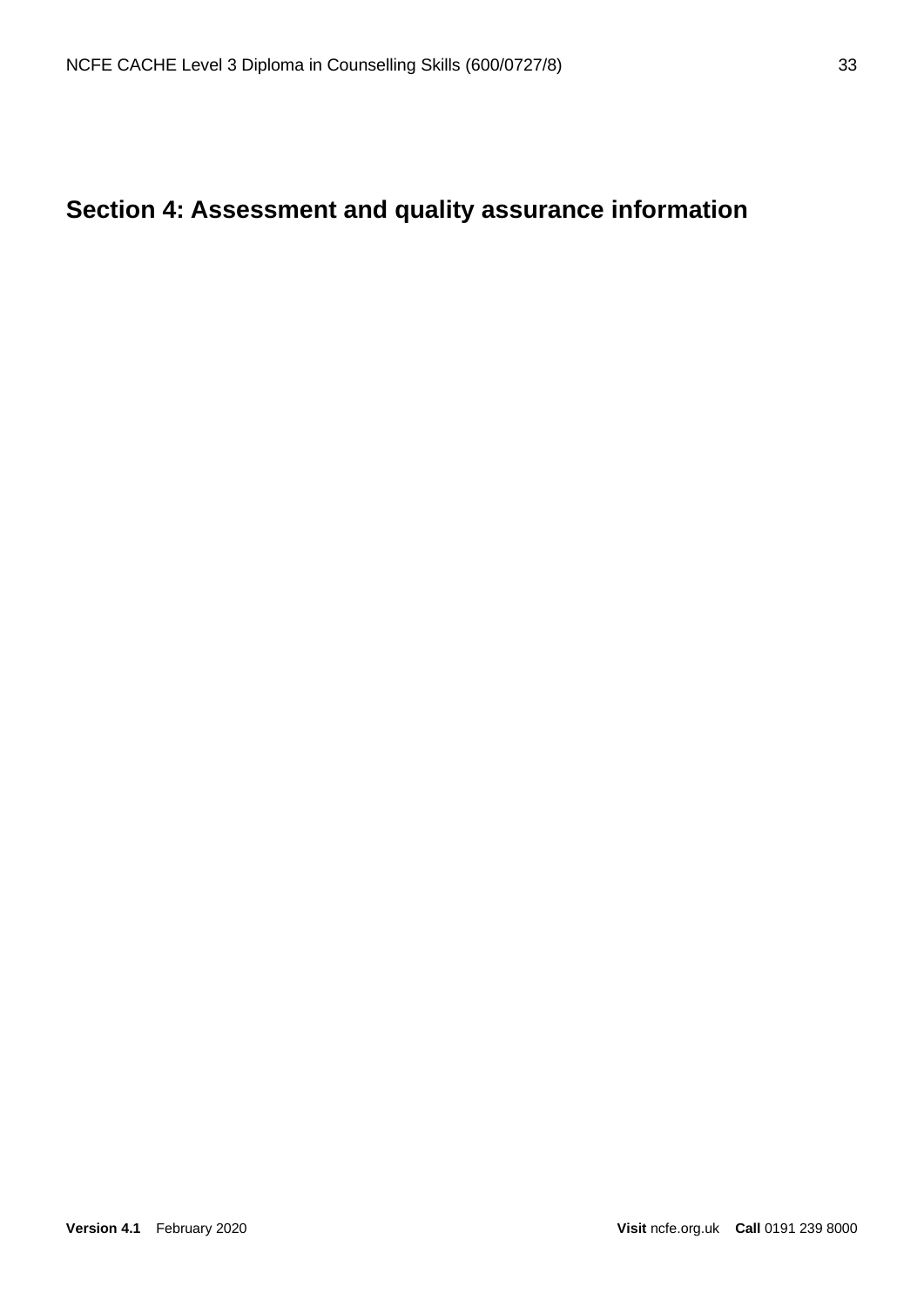## **Staffing requirements**

<span id="page-33-0"></span>Centres delivering any of NCFE's qualifications must:

- have a sufficient number of appropriately qualified/experienced Assessors to assess the volume of learners they intend to register
- have a sufficient number of appropriately qualified/experienced Internal Quality Assurers to internally quality assure the anticipated number of Assessors and learners
- ensure that all staff involved in assessment and internal quality assurance are provided with appropriate training and undertake meaningful and relevant continuing professional development
- implement effective internal quality assurance systems and processes to ensure all assessment decisions are reliable, valid, authentic, sufficient and current. This should include standardisation to ensure consistency of assessment
- provide all staff involved in the assessment process with sufficient time and resources to carry out their roles effectively.

## <span id="page-33-1"></span>**Assessors and Internal Quality Assurance**

Staff involved in the Assessment and Internal Quality Assurance of this qualification must be able to demonstrate that they have (or are working towards) the relevant occupational knowledge and/or occupational competence, at the same level or higher as the units being assessed and internal quality assured. This may be gained through experience and/or qualifications.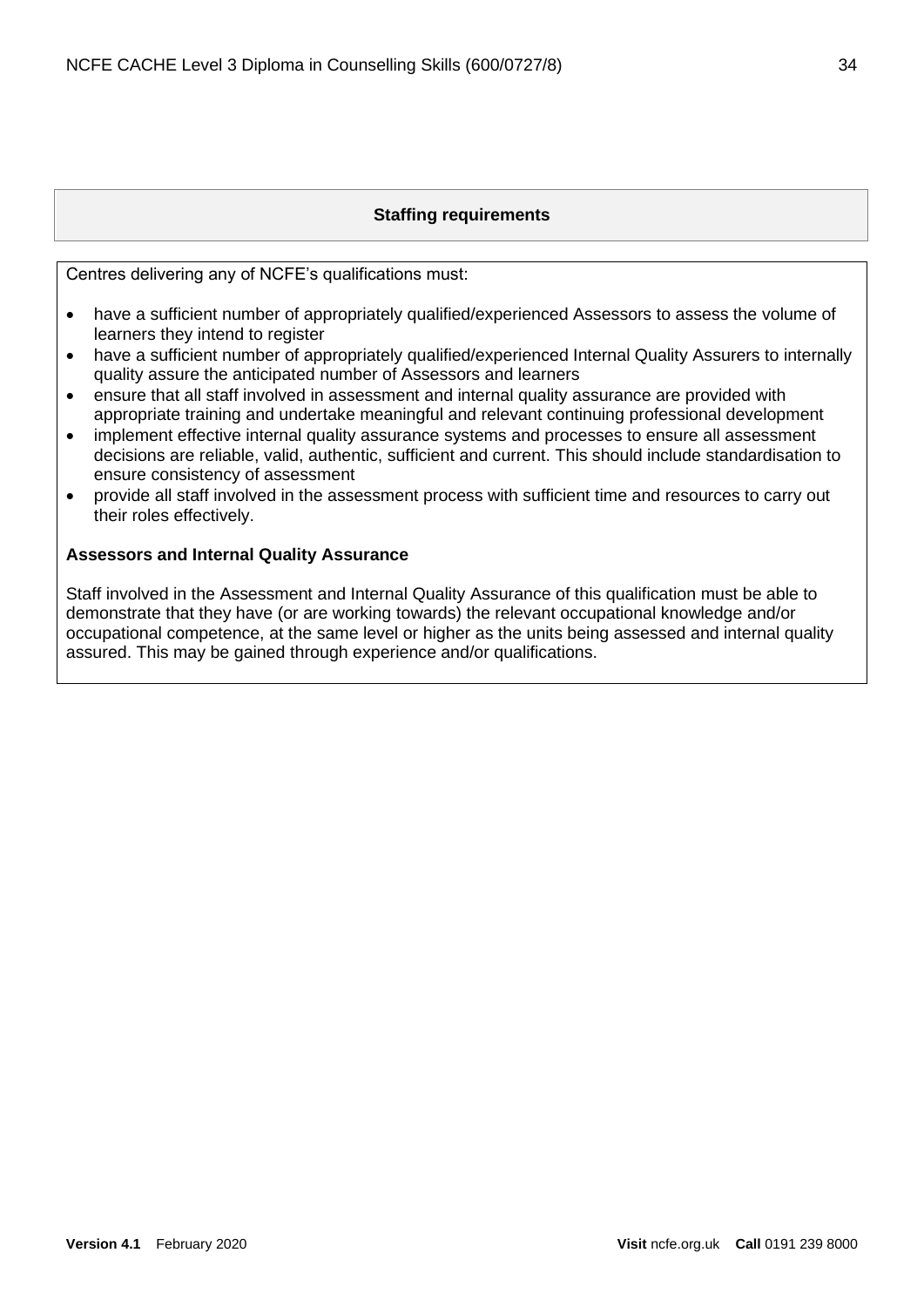<span id="page-34-0"></span>Each learner must create a portfolio of evidence generated from appropriate assessment tasks which demonstrates achievement of all the learning outcomes associated with each unit. The assessment tasks should allow the learner to respond to a real-life situation that they may face when in employment. On completion of each unit learners must declare that the work produced is their own and the Assessor must countersign this.

Internally assessed work should be completed by the learner in accordance with the qualification specification. A representative number of assessment hours should be timetabled into the scheme of work. Internal assessment hours must be administered outside of scheduled teaching and learning hours and should be supervised and assessed by the Tutor. Assessment activities can be integrated throughout, although separate from the teaching of the unit and do not have to take place directly at the end of the unit.

Any work submitted for internal assessment must be completed during scheduled assessment hours in accordance with the scheme of work, and must be authenticated and attributable to the learner. The Tutor must be satisfied that the work produced is the learner's own and the learner must declare that the work is their own.

In practice, this means that all of the portfolio of evidence will be completed in normal class time within scheduled assessment hours and kept separate from any teaching and learning hours.

The internal assessment component is based on 100% coverage of the qualification content which is assessed holistically against descriptors to achieve a grade.

If a Centre chooses to create their own internal assessment tasks, they must:

- be accessible and lead to objective assessment judgements
- permit and encourage authentic activities where the learner's own work can be clearly judged
- refer to the **Good Practice in Internal Quality Assurance** document on the NCFE website.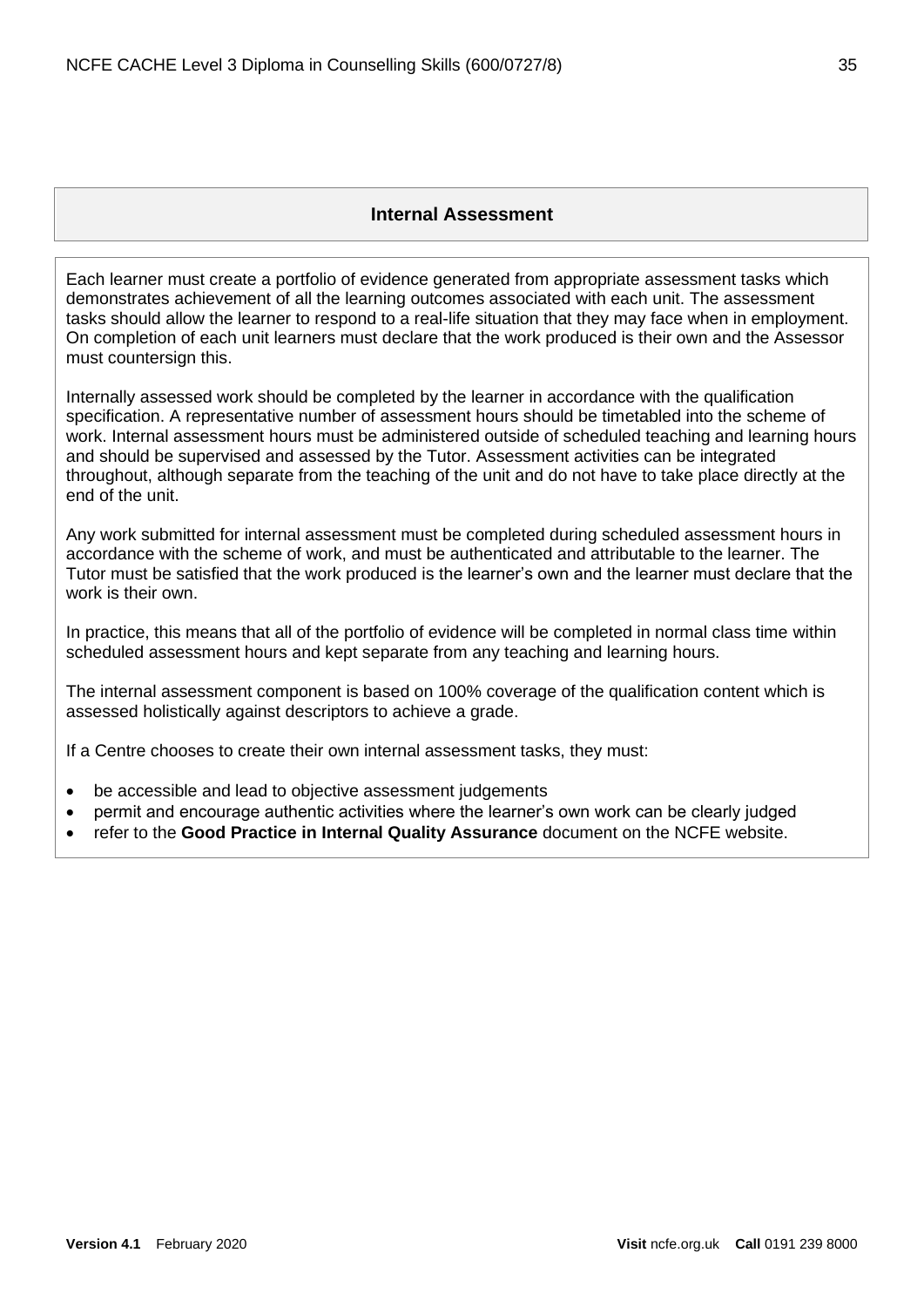Assessment guidance is provided for each unit. Assessors can use other methods of assessment as long as they're valid and reliable and maintain the integrity of the assessment and of the standards required of this qualification.

#### <span id="page-35-0"></span>**Supervision of learners and your role as an Assessor**

Guidance on how to administer the internal assessment and the support you provide learners can be found on our secure website in the document **Good Practice in Internal Quality Assurance**.

#### <span id="page-35-1"></span>**Feedback to learners**

Guidance on providing feedback during teaching and learning and each stage of the assessment can be found on our secure website in the document **Good Practice in Internal Quality Assurance**.

#### <span id="page-35-2"></span>**Presenting evidence**

#### **Written**

Written evidence may be presented in word-processed or handwritten form. Audio-visual content (videos, pictures, drawings, audio) may also be used.

Tables, graphs and spreadsheets may be produced using appropriate ICT.

Any copied material must be suitably acknowledged, and quotations must be clearly marked and a reference provided wherever possible to ensure that learner work can be authenticated.

## **Recorded**

Where audio-visual evidence of multiple learners is used, Centres must ensure that each learner being assessed is clearly visible and can be identified by the Quality Assurer.

The recorded evidence should allow the learner to demonstrate the learning outcomes clearly but should only show work relevant to what is being assessed. For example if a performance/participation is done as part of a group, the Quality Assurer will need to be able to see how each learner being assessed has contributed and met the learning outcomes.

To help our Quality Assurers to identify clearly when a particular learner is performing/participating we'd recommend including the following information:

- the exact start and finish times so that the Quality Assurer can go straight to that spot on the tape/recording
- a running order list and a description of each learner
- information about where the performance/recorded evidence took place
- what type of audience they were performing to (if applicable).

Centres must also ensure that the camera and microphone are set up in a suitable place to ensure good quality audio. This will allow the Quality Assurer to hear both the learner(s) and the Assessor (if applicable).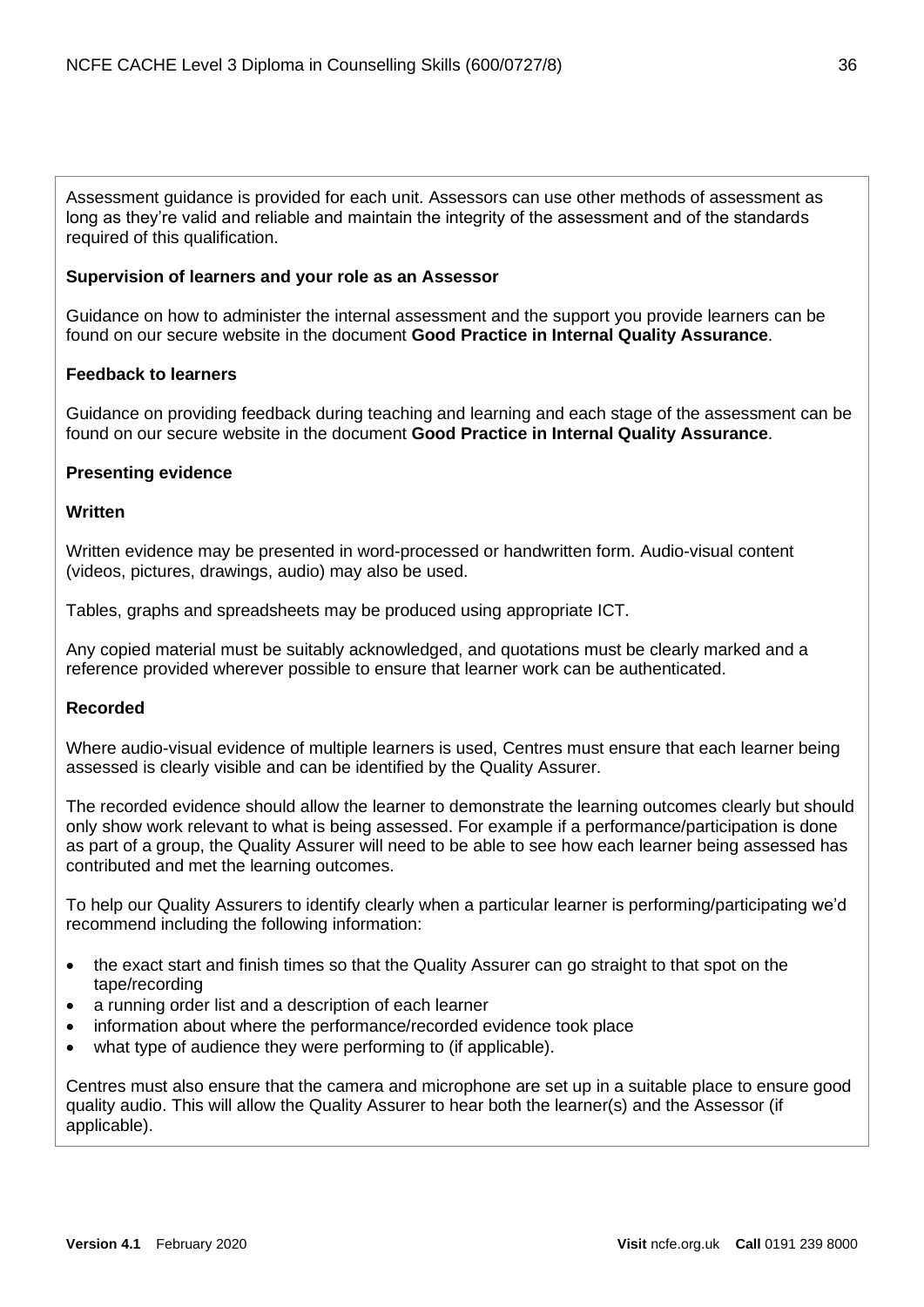#### **Quality Assurance**

#### <span id="page-36-1"></span><span id="page-36-0"></span>**Internal quality assurance**

Internal quality assurance is the process of ensuring that everyone who assesses a particular unit in a Centre is assessing to the same standards. It's the responsibility of Internal Quality Assurers to ensure that Assessors' decisions are sampled and monitored to ensure consistency and fairness. Internal Quality Assurers are also responsible for supporting Assessors by offering advice and guidance. The Internal Quality Assurer will follow the Centre's own sampling strategy in selecting the sample to be internally quality assured.

The Internal Quality Assurer provides the vital link between the Assessors and the External Quality Assurer and acts as the Centre's quality assurance agent.

#### <span id="page-36-2"></span>**External quality assurance**

External quality assurance of internal assessments is carried out at least once a year to ensure that assessment and grading decisions are in line with required standards. External quality assurance is carried out by External Quality Assurers who are appointed, trained and monitored by NCFE. External Quality Assurers are responsible for monitoring and sampling learners' evidence to ensure that internal assessment decisions are valid, reliable, fair and consistent with national standards. Centres are notified of their External Quality Assurer's contact details on registration of learners with NCFE.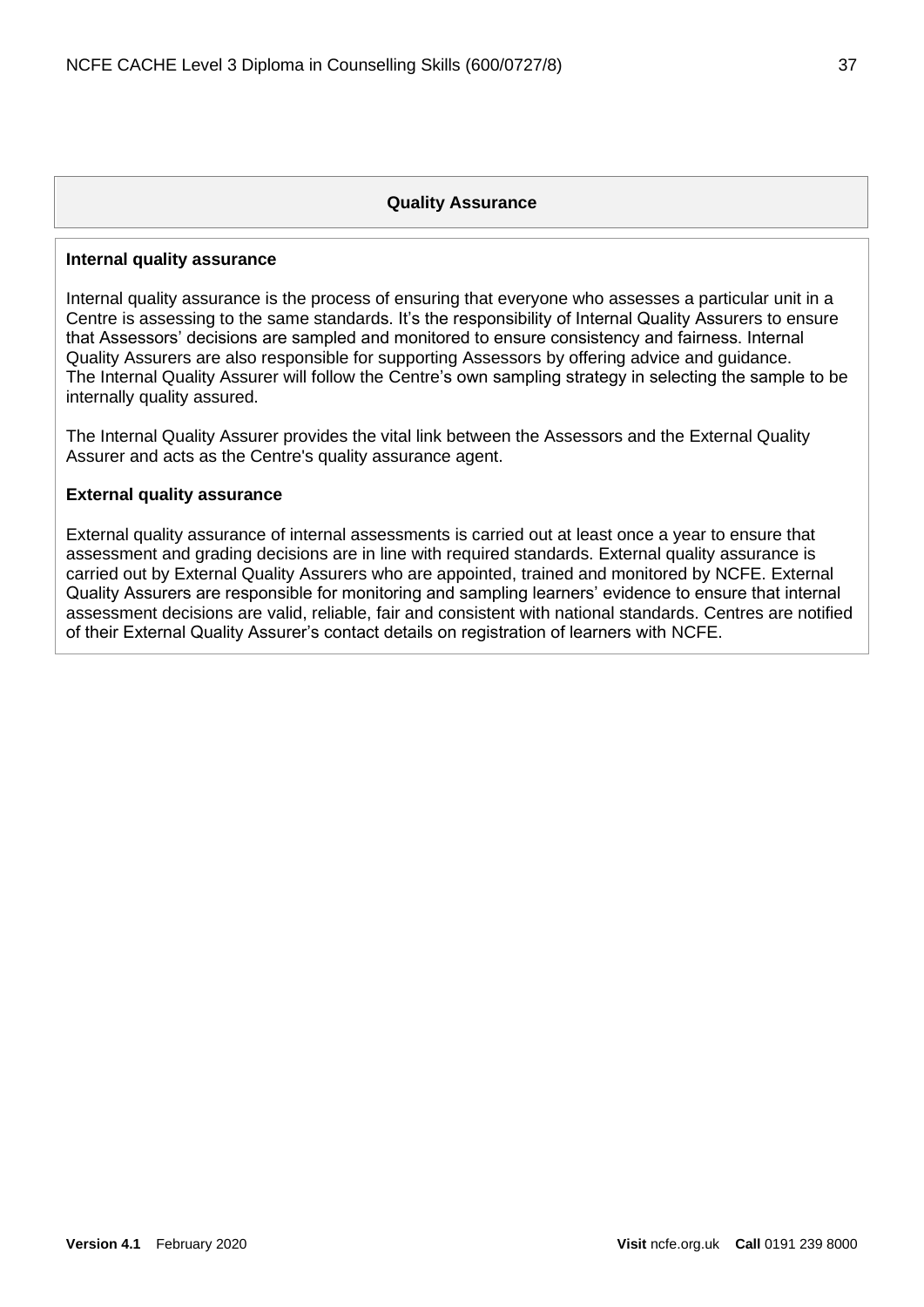# <span id="page-37-0"></span>**Section 5: Documents**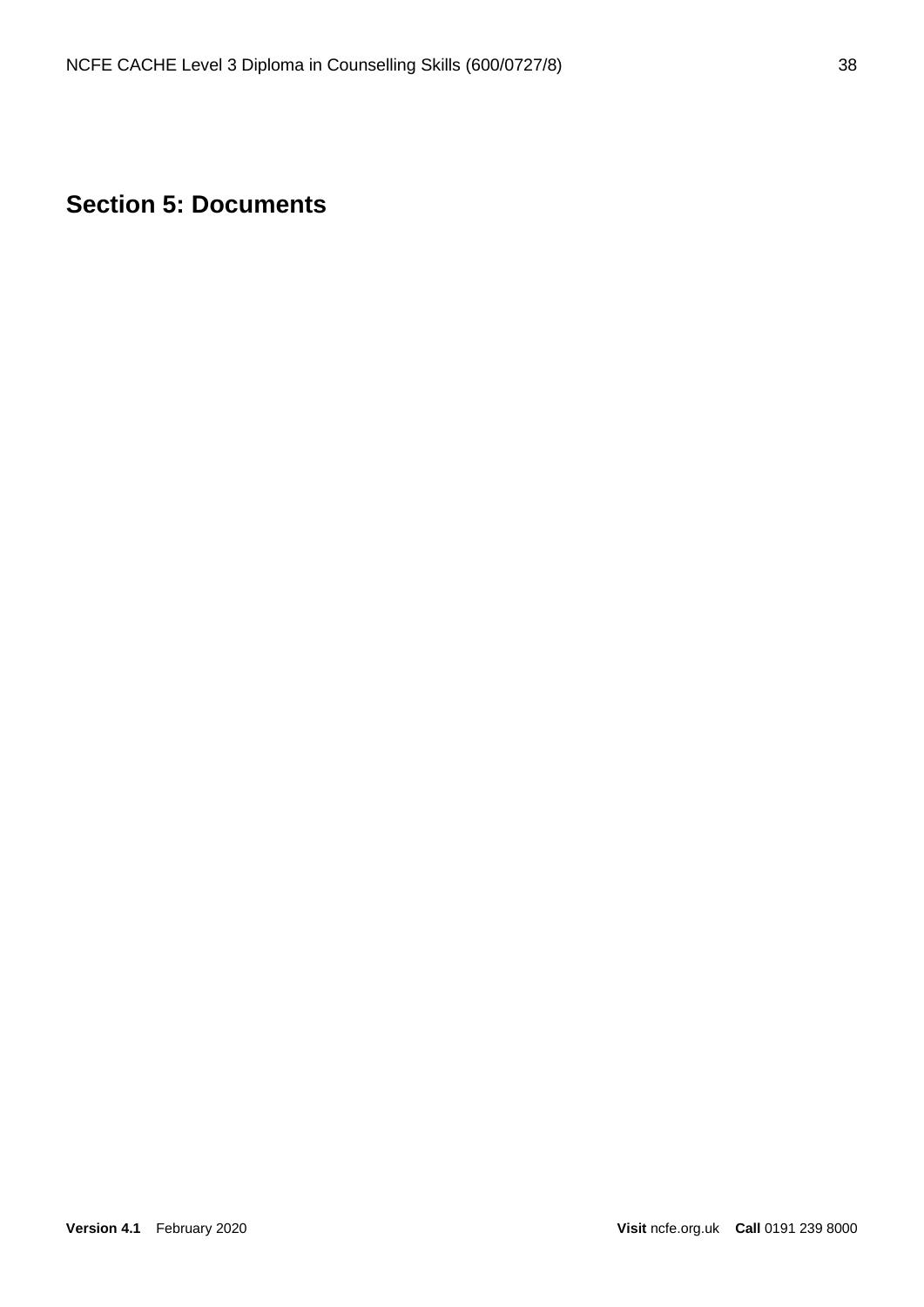#### **Useful documents**

<span id="page-38-0"></span>This section refers to useful documents that can be found on our website, some of which may assist with the delivery of this qualification.

#### **Learner's Evidence Tracking Log (LETL)**

The LETL can help learners keep track of their work. This blank document can be downloaded free of charge from the NCFE website. You don't have to use the LETL – you can devise your own evidencetracking document instead.

#### **Mandatory documents**

<span id="page-38-1"></span>The completion of an Evidence Record and Record of Assessment Cycle form is **mandatory**. We have devised these templates for your convenience; however, you may design your own forms which comply with the content of our templates.

- Evidence Record
- Record of Assessment Cycle

We have also provided notes to guide you when completing these forms:

- Completing the Evidence Record
- Completing the Record of Assessment Cycle

<span id="page-38-2"></span>The forms and guidance documents are included within **Delivering Our Qualifications – Assessment and Internal Quality Assurance Guidance** on our website.

#### **Resources**

The resources and materials used in the delivery of this qualification, must be age-appropriate and due consideration should be given to the wellbeing and safeguarding of learners in line with your institute's safeguarding policy when developing or selecting delivery materials.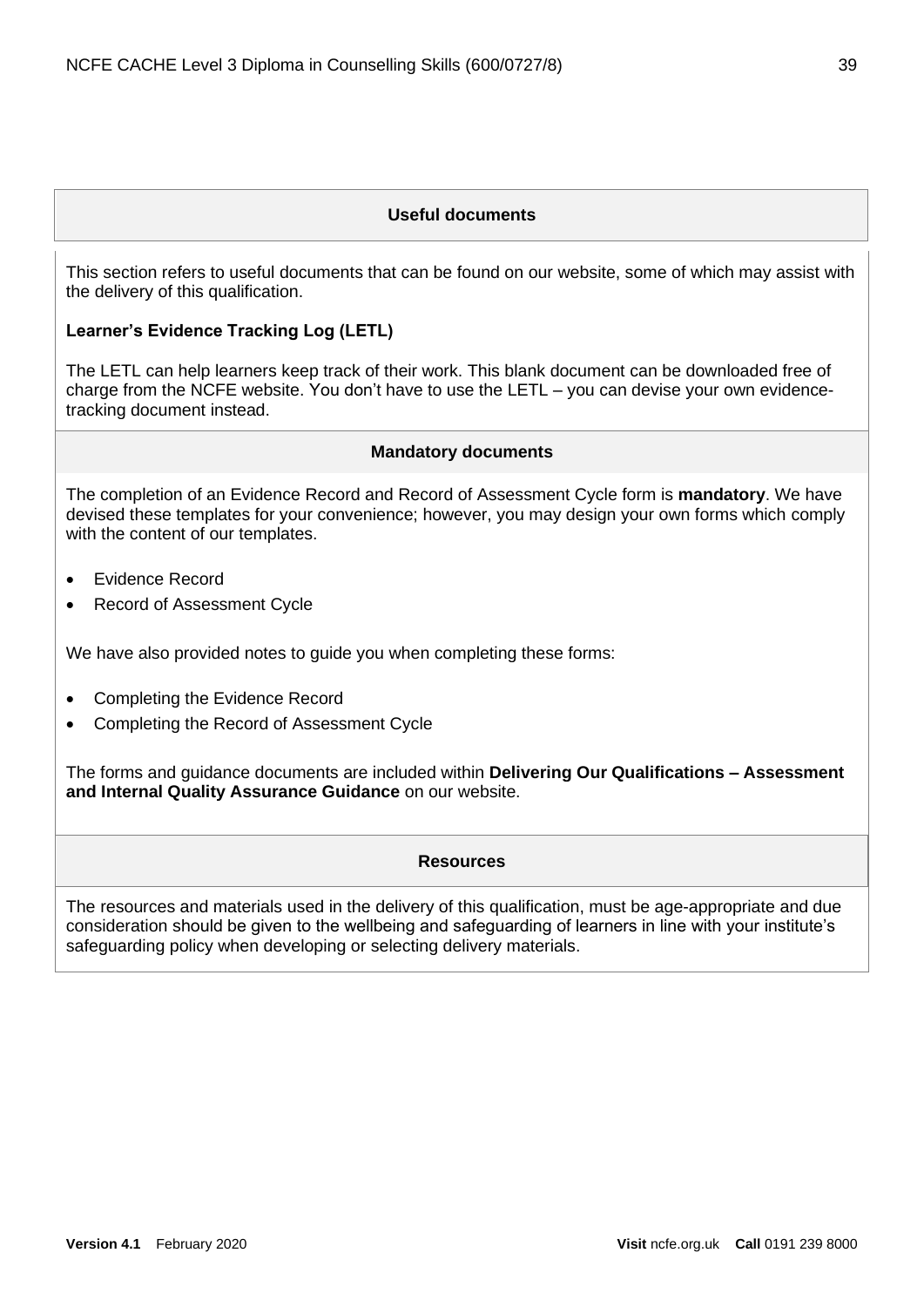```
Section 6: General Information
```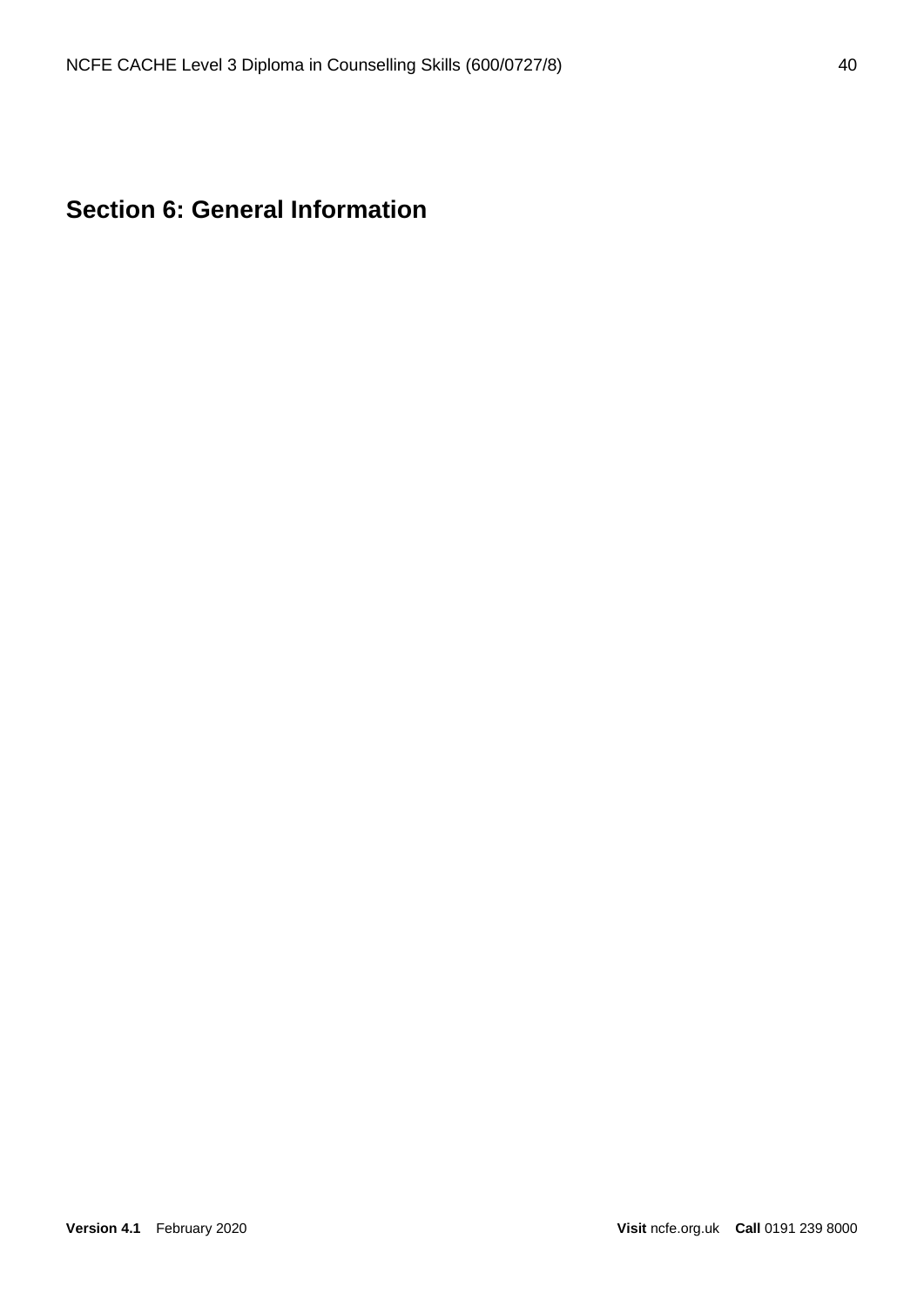## <span id="page-40-0"></span>**Equal opportunities**

NCFE fully supports the principle of equal opportunities and opposes all unlawful or unfair discrimination on the grounds of ability, age, colour, culture, disability, domestic circumstances, employment status, gender, marital status, nationality, political orientation, racial origin, religious beliefs, sexual orientation and social background. NCFE aims to ensure that equality of opportunity is promoted and that unlawful or unfair discrimination, whether direct or indirect, is eliminated both in its own employment practices and in access to its qualifications. A copy of NCFE's Equal Opportunities Policy is available on request.

## <span id="page-40-1"></span>**Diversity, access and inclusion**

Our qualifications and associated assessments are designed to be accessible, inclusive and nondiscriminatory. NCFE regularly evaluates and monitors the 6 diversity strands (gender, age, race, disability, religion, sexual orientation) throughout the development process as well as throughout the delivery, external quality assurance and external assessment processes of live qualifications. This ensures that positive attitudes and good relations are promoted, discriminatory language is not used and our assessment procedures are fully inclusive.

Learners who require reasonable adjustments or special consideration should discuss their requirements with their Tutor, who should refer to our Reasonable Adjustments and Special Considerations policy for guidance.

For more information on the Reasonable Adjustments and Special Considerations policy please visit the NCFE website.